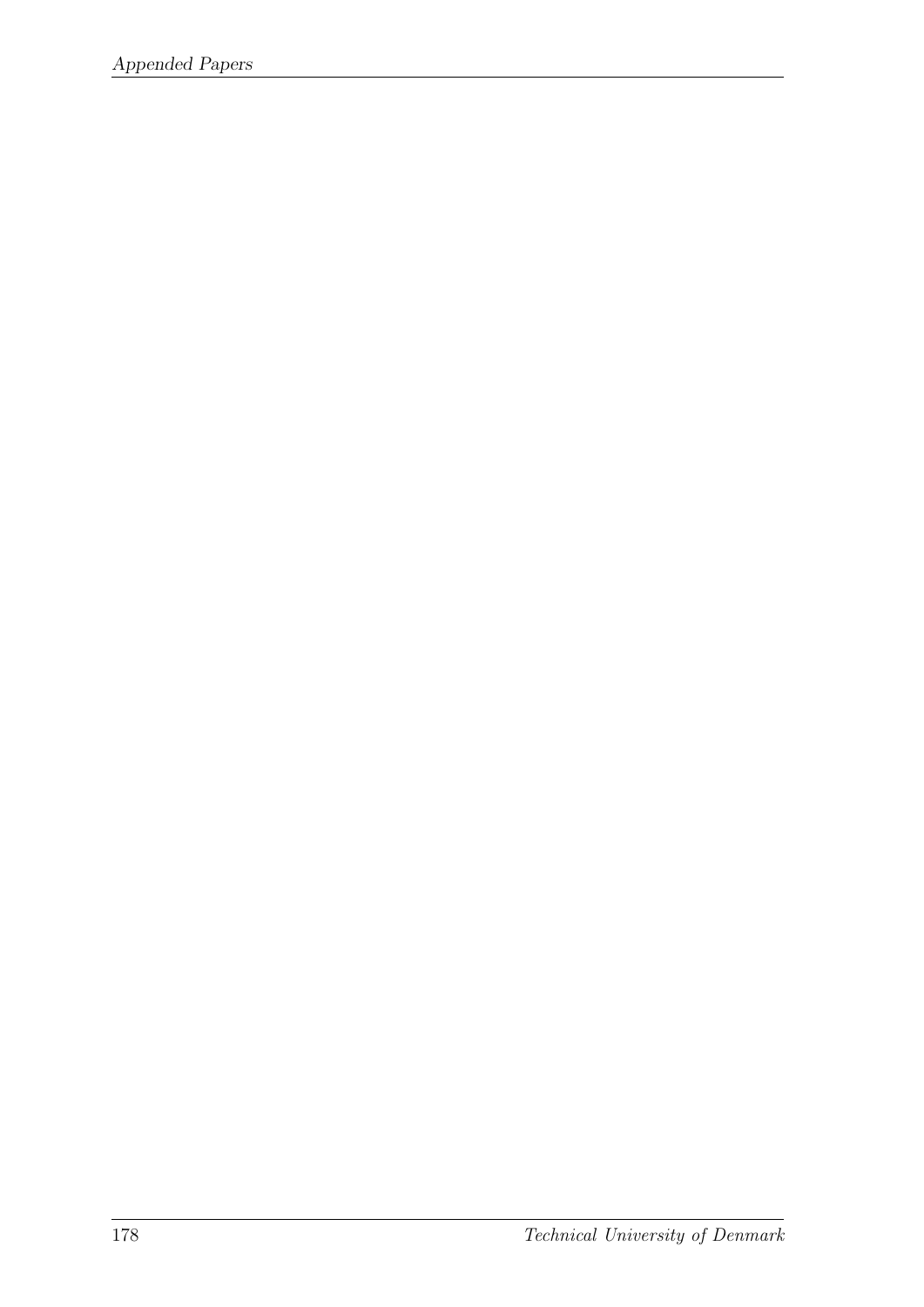# Influence of frost damage and sample preconditioning on the porosity characterization of cement based materials using low temperature calorimetry

Min Wu*<sup>a</sup>* , Katja Fridh*<sup>b</sup>* , Björn Johannesson*<sup>a</sup>* , Mette Geiker*<sup>c</sup>*

*a. Department of Civil Engineering, Technical University of Denmark, Building 118, 2800 Lyngby, Denmark*

*b. Division of Building Materials, Lund University, Lund, Sweden*

*c. Department of Structural Engineering, Norwegian University of Science and Technology, Trondheim, Norway*

### **Abstract**

Low temperature calorimetry (LTC) can be used to study the meso-porosity of cement based materials. The influence of frost damage on the meso-porosity determination by LTC was investigated using a model material MCM-41 and two types of cement pastes by conducting repeated cycles of freezing and melting measurements. The results indicate that the pressure generated during freezing and melting measurements has little impact on the pore structure of the powder MCM-41 samples. As for the studied cylinder samples of cement pastes, frost damage probably takes place and it changes the pore connectivity while it has limited effects on changing the interior size distribution of the meso-pores. The analysis of the freezing and melting behavior of the pore liquid of cement based materials is complicated by the presence of ions. The freezing and melting behavior of the pore solution of cement paste samples preconditioned in either a small amount or a big amount of saturated limewater was compared. The results suggest that either the preconditioning in a big amount of limewater does not change the ionic concentration of the pore solution very much or the possible leaching of ions from cement hydrates during the preconditioning has limited influence on the freezing and melting behavior of the pore solution in the studied cement paste samples.

*Keywords:* Cement paste, calorimetry, freezing and thawing, frost damage, thermoporometry, cryoporometry.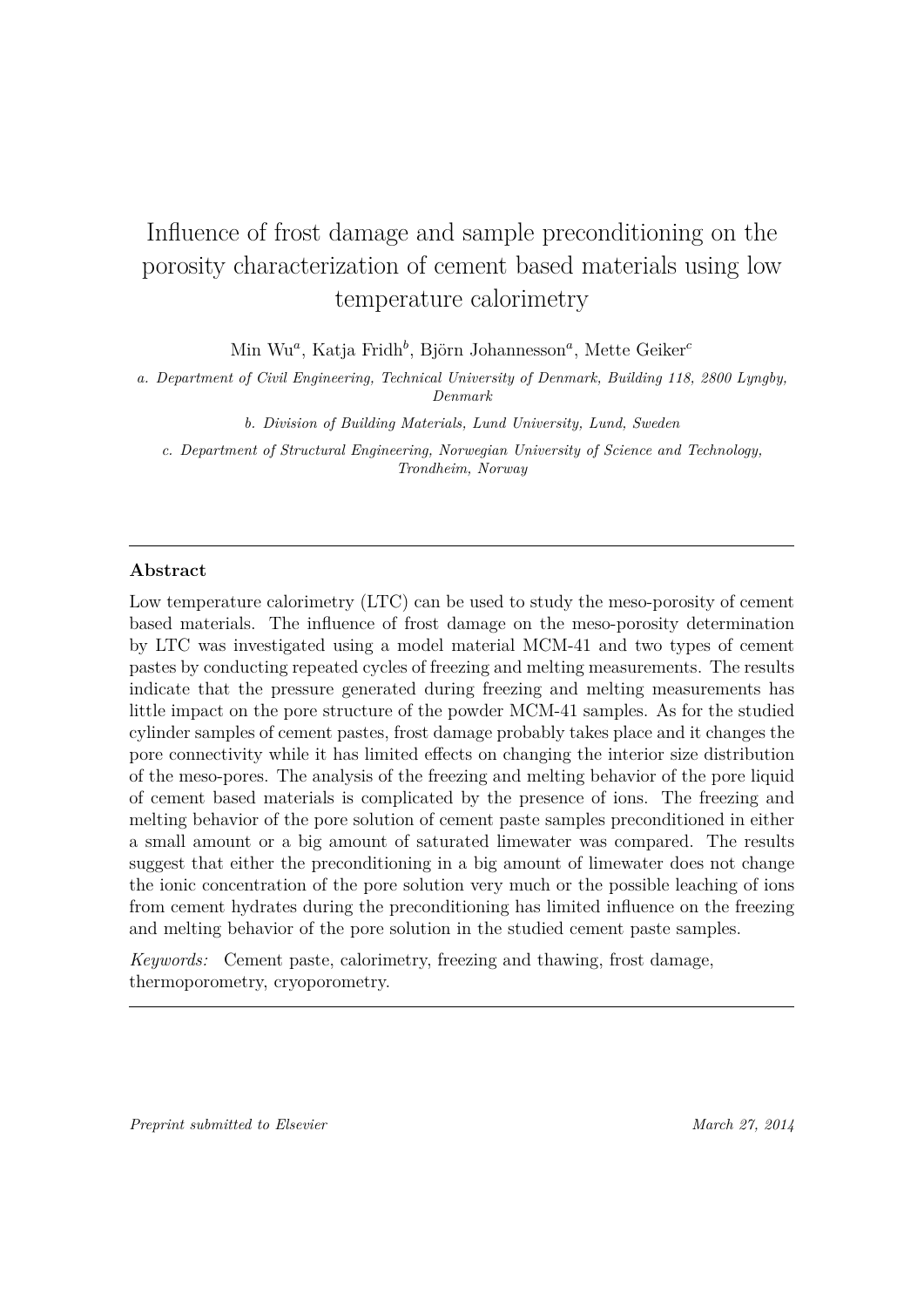#### **1. Introduction**

The freezing point of water or melting point of ice confined in pores is lower than that of bulk water or ice and the magnitude of the freezing/melting point depression depends on the size of the pores in which the freezing/melting takes place [1]. Cement based materials have a rather complicated pore system, whose pore sizes can range from nanometer to millimeter  $[2, 3]$ . Due to the confinement of pores with different sizes, water present in the pores of cement based materials freezes at different temperatures when the materials are exposed to low temperature environments. The freezing behavior of the water and/or the melting behavior of the ice confined in the pores can be used to study some important properties of the materials, e.g., the freeze/thaw durability  $[4, 5]$  and the porosity  $[6, 7]$ .

Low temperature (micro-)calorimetry (LTC), which is also known as thermoporometry and sometimes is referred to as thermoporosimetry or cryoporometry [8], can be used to characterize the porosity of cement based materials. The basic concept of LTC is that the freezing process of water is an exothermic process and the melting process of ice is an endothermic process. During a measurement, the LTC instrument (calorimeter) records the heat flow of the sample at different testing temperatures. Based on the measured heat flow and using the heat of fusion for the confined water/ice, the ice content in the freezing or the melting process can be calculated. The volume of the ice formed/melted under different temperatures in a sense indicates the pore information of the sample under the testing. By introducing proper assumptions, thermodynamic studies demonstrate that there is a unique equation showing the correspondence between the phase transition temperature of the water/ice confined in pores and the curvature of its solid-liquid interface [1, 9]. The quantitative relation of the freezing/melting temperature and the pore size can be determined by adopting appropriate values for the thermodynamic parameters of the water/ice confined in the pores. LTC is an indirect method to determine porosity and special attention should be given to the measurements and the analysis of the measured data. More related discussions about using LTC to characterize cement based materials can be found, e.g., in [8, 10, 11].

Compared with traditional methods developed for porosity characterization, e.g., nitrogen adsorption/desorption (NAD), mercury intrusion porosimetry (MIP) and scanning electron microscopy (SEM), a major advantage of using LTC to characterize cement based materials is that the measurements can be conducted on virgin samples without any pre-drying treatment  $[7, 12$ –15. This is important because the drying treatment often results in an apparent alteration of the pore structure under consideration for cement based materials [13, 14, 16]. Meanwhile, it should be mentioned that due to the fact that water in very small pores does not freeze and the freezing/melting point depression of water/ice in big pores is too small. Thus, the pores that can be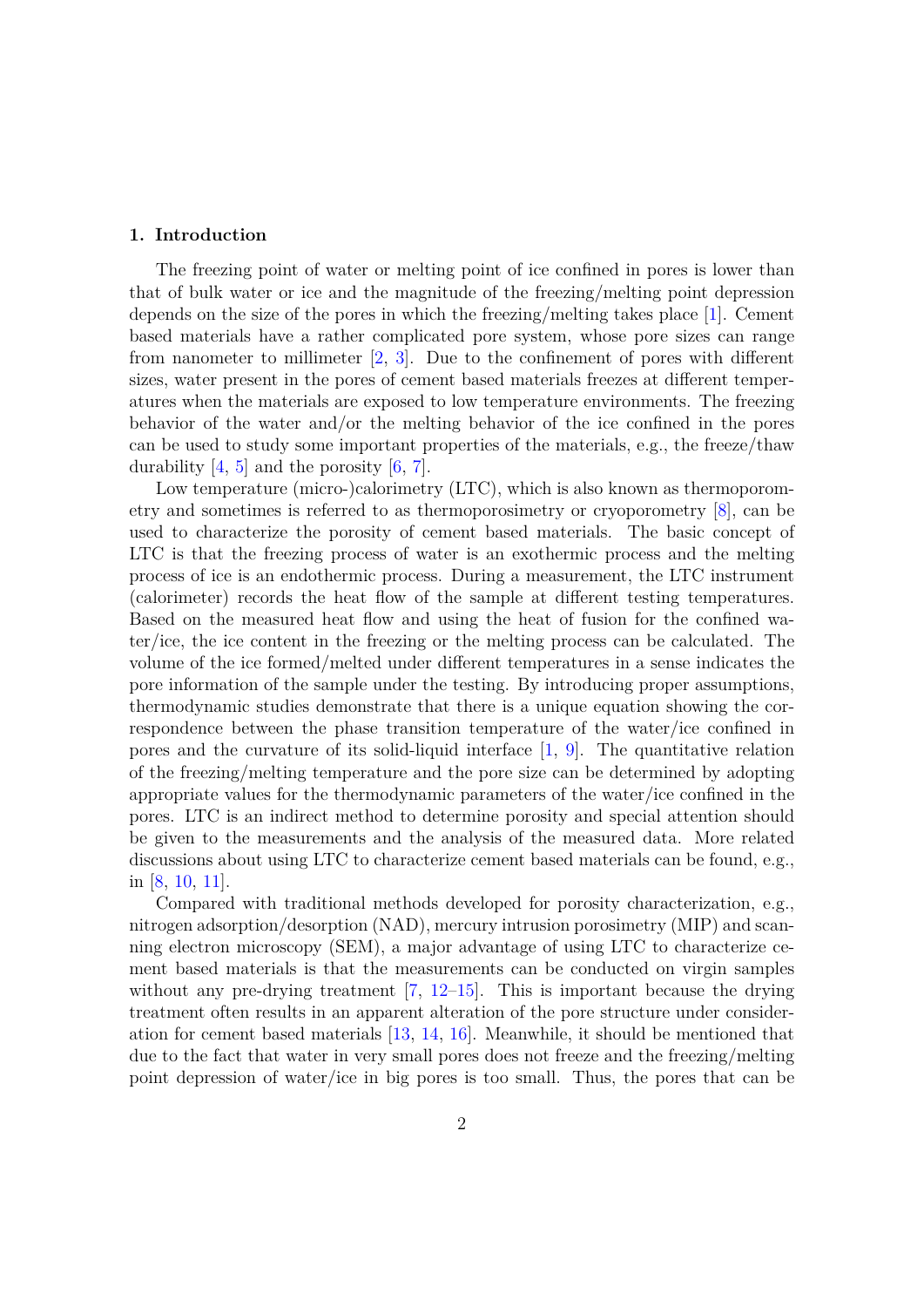studied by LTC are limited mainly to those with radii between about 2 nm to about 40 or 50 nm [7, 17]. Water in larger pores is monitored, but the resolution is too limited to allow for determination of the actual pore size.

For water saturated porous materials, frost damage may potentially take place as the pore water freezes, especially when water in very small pores freezes [18]. The frost damage may change the pore structure of the studied materials to a certain extent. Considerable studies have been conducted to study the frost damage in cement based materials, e.g., see [19–25]. Several different mechanisms have been proposed, including the hydraulic pressure theory  $[20]$ , the crystallization pressure theory  $[23]$ , the closed container theory [25], etc. Even though disagreement exists with respect to the exact cause(s) of frost damage, it can be concluded that the probability of frost damage to take place is high in cement based materials with a high degree of saturation, especially when the materials are exposed to very low temperatures, e.g., in LTC measurements. Using LTC to characterize a pore size distribution, it has been explained theoretically that the pores under consideration should be fully saturated [6, 26]. An experimental study [11] has demonstrated the impact of non-fully saturated pores on the pore size determination. Thus, in practice, the samples in LTC studies are often treated with vacuum saturation with the aim to fully saturate all the accessible pores before calorimetric measurements. That is, the frost damage would be highly probable for the vacuum saturated samples of cement based materials during LTC measurements, as the lowest temperature during the measurements can be down to -80  $°C$  or even lower to ensure all the freezable pore water can freeze [5]. In a LTC study conducted by Johannesson [5], the elastic moduli of the vacuum saturated concrete samples were measured before and after a cycle of freezing and melting measurement. The results showed that even for some of air-entrained samples, the elastic moduli decrease considerably after a cycle, indicating that the concrete samples possibly have been damaged during the measurement. Although LTC has been applied to study cement based materials for several decades, the impact of the frost damage on the porosity determination is not fully clear. Thus, one aim of the present work is to further explore the impact of frost damage on the porosity determination of cement based materials by LTC.

The pore liquid in cement based materials is another factor that should be considered in LTC studies. As we know, the pore liquid is not pure water but contains certain ionic species including calcium, sodium, potassium and hydroxide ions, etc. [27]. The presence of ionic species influences the freezing and melting behavior of the pore solution. To minimize the influence of the ions on the data analysis in LTC studies, it has been suggested to use water cured samples. The consideration is that the alkalies could leach out and then the pore liquid becomes dilute [6]. In a study conducted by Sun and Scherer [7], mortar samples ( $\sim 20 \times 30 \times 100$  mm) were stored in a relatively big amount of saturated limewater (∼ 48 liters) for about 6 months; and then it was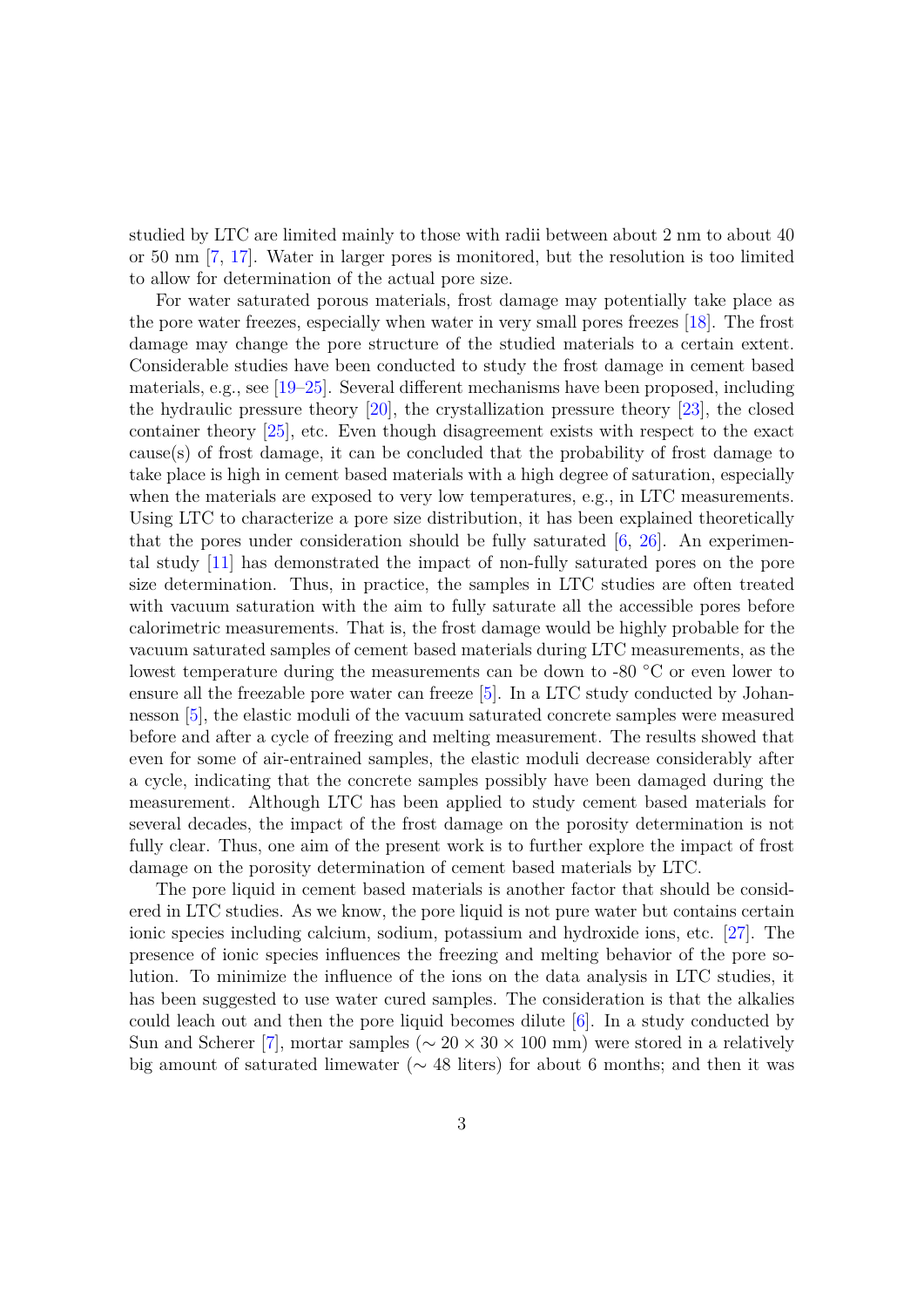suggested that the alkalies would likely to have diffused out during the curing and the pores contained a solution very similar to saturated limewater. Since saturated limewater solution is rather dilute ( $\sim 2$  g calcium hydroxide/liter water), they further concluded that the freezing and melting behavior of the pore solution in their mortar samples could be approximated to that of pure water [7]. However, it is noted that due to a relatively big buffering capacity of the cement hydrates as demonstrated in thermodynamic modeling studies, e.g., see [28–30], the ionic concentration in the pore solution of the samples cured in big amount of saturated limewater might not necessarily be significantly changed.

In order to study the relevance of the related arguments above regarding cement pore solution, comparison measurements were performed on cement paste samples of the same recipe but preconditioned either in a small amount or in a big amount of saturated limewater (details see Section 2.1). The heat flow curves of freezing and melting of the samples preconditioned at different conditions were compared. The saturated limewater rather than pure water was used with the purpose to limit the leaching of calcium ions, since the leaching of calcium ions from cement hydrates has been demonstrated to be able to change the porosity of cement based materials to a certain extent [31, 32].

### **2. Experimental**

#### *2.1. Materials preparation*

One mono-sized model material MCM-41 and two types of hardened cement pastes were included in this investigation. One aim of including the MCM-41 in this study was to check the instrument stability among different measurements and the homogeneity of the prepared cement paste samples, which will be further explained in Section 2.2.

MCM-41 is a silica based material and the pore structure is in the form of hexagonal arrays of uniform tubular channels of controlled width. The MCM-41 used in this study is a commercial product in powder form produced by Tianjin Chemist Scientific Ltd. The nominal pore diameter provided by the producer is 3.0 nm.

The cement paste samples were prepared by two types of cement, i.e., CEM I 32.5 R and CEM III/B 42.5 N, with the properties and the chemical composition of the cements shown in Table 1. The water-to-cement ratio was 0.4 for all the samples prepared. The fresh paste samples were mixed by a paddle mixer. After mixing, the fresh pastes were cast into cylindrical plastic vials ensuing proper compaction. The dimension of the plastic vials was about  $\phi$ 15  $\times$  50 mm. The hardened cement pastes were demoulded after one day of sealed curing at room temperature (about 20 ◦C) and then placed into slightly bigger plastic flasks (∼ *φ*25 × 60 mm) filled with saturated limewater for curing at room temperature. After about three months, the paste samples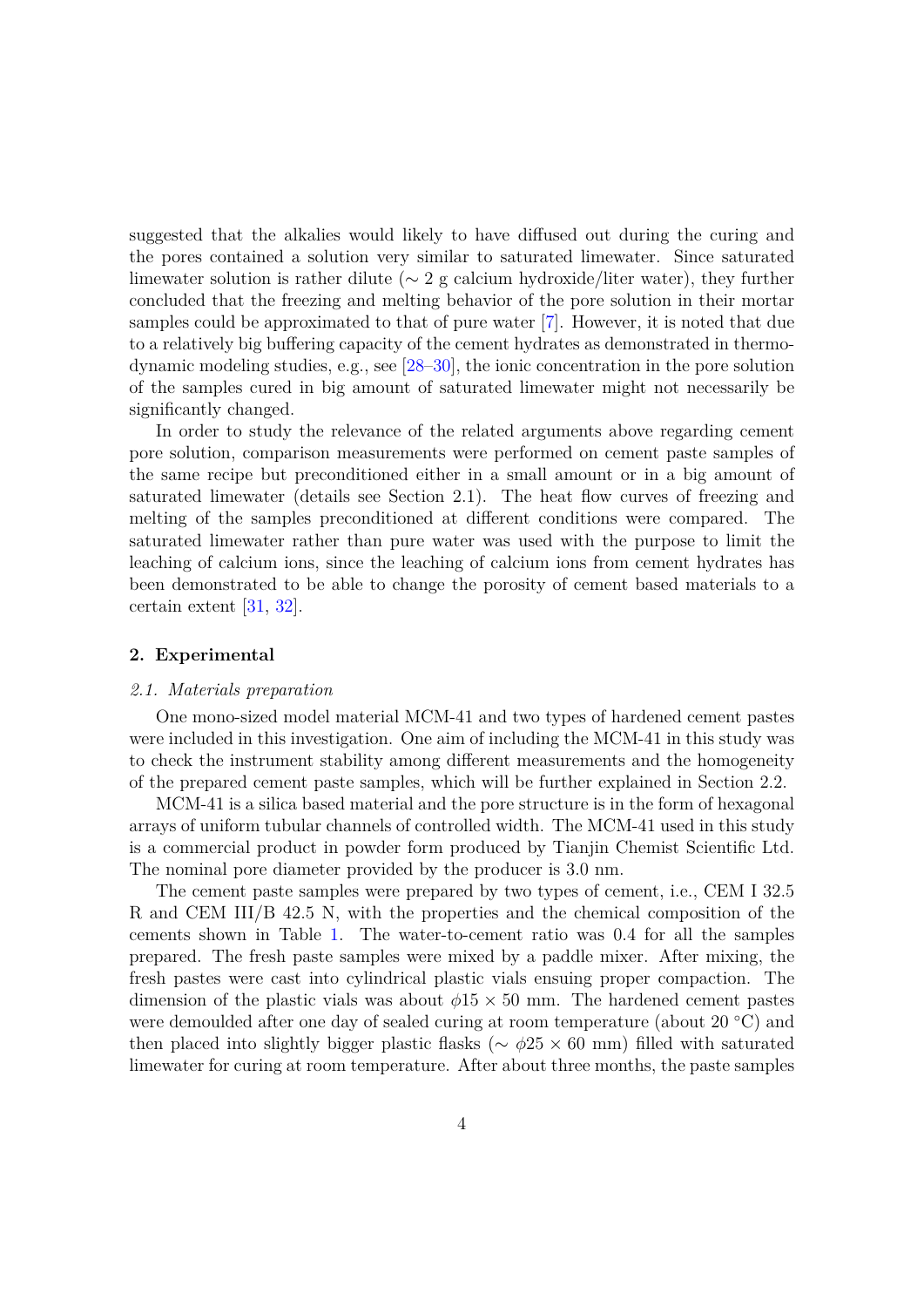|                                |                              | CEM I          | CEM III            |
|--------------------------------|------------------------------|----------------|--------------------|
|                                |                              | (CEM I 32.5 R) | (CEM III/B 42.5 N) |
| Density                        | $(g/cm^3)$                   | 3.06           | 2.90               |
| Fineness                       | $\rm \langle cm^2/g \rangle$ | 2905           | 4635               |
| Water demand                   | $(\%)$                       | 26.2           | 32.3               |
| Initial setting time           | min)                         | 185            | 270                |
| Loss on ignition               | $(\%)$                       | 2.1            | 1.4                |
| SiO <sub>2</sub>               | $(\%)$                       | 20.6           | 29.2               |
| $\text{Al}_2\text{O}_3$        | $(\%)$                       | 5.6            | 8.9                |
| Fe <sub>2</sub> O <sub>3</sub> | $(\%)$                       | 2.4            | 1.2                |
| CaO                            | $(\%)$                       | 63.4           | 48.0               |
| MgO                            | $(\%)$                       | 1.6            | 4.8                |
| SO <sub>3</sub>                | $(\%)$                       | 2.9            | 2.6                |
| $K_2O$                         | $(\%)$                       | 0.7            | 0.6                |
| Na <sub>2</sub> O              | $(\%)$                       | 0.2            | 0.2                |
| Сl                             | %                            | ${<}0.1$       | < 0.1              |

Table 1: Properties and the chemical composition of the two cements used in this study.

were divided into two groups: the first group was still left curing in the slightly bigger plastic flasks (denoted as preconditioned in a small amount of saturated limewater); and the second group was cured in a big bucket filled with saturated limewater ( $\sim$  40 liters) (i.e., denoted as preconditioned in a big amount of saturated limewater) until the date of calorimetric measurements. If it is not specially stated, the paste samples presented in this study are the samples cured in the plastic flasks (preconditioned by curing in a small amount of limewater). By using two types of cement, part of the effect due to cement types on the porosity determination by LTC is expected to be observed.

CEM I and CEM III are designated to denote the hardened cement pastes in the following description.

#### *2.2. Calorimetric measurements*

In this study, a Calvet-type scanning calorimeter (SETARAM) was used. The calorimeter was calibrated and operated to work between about 20 ◦C and about -130 ◦C. The temperature scanning of a freezing and melting cycle starts at about 20 ◦C and goes down to about -80  $\degree$ C and then goes back to about 20  $\degree$ C again. The cooling and heating rate were set to be  $0.1 \degree C$  per minute.

For the easy handling of powder samples of the MCM-41 in the calorimeter, a plastic vial was chosen as a sample holder. The MCM-41 powders were placed into cylindrical plastic vials (∼ *φ*14 × 48 mm) up to about half volume of the vials (the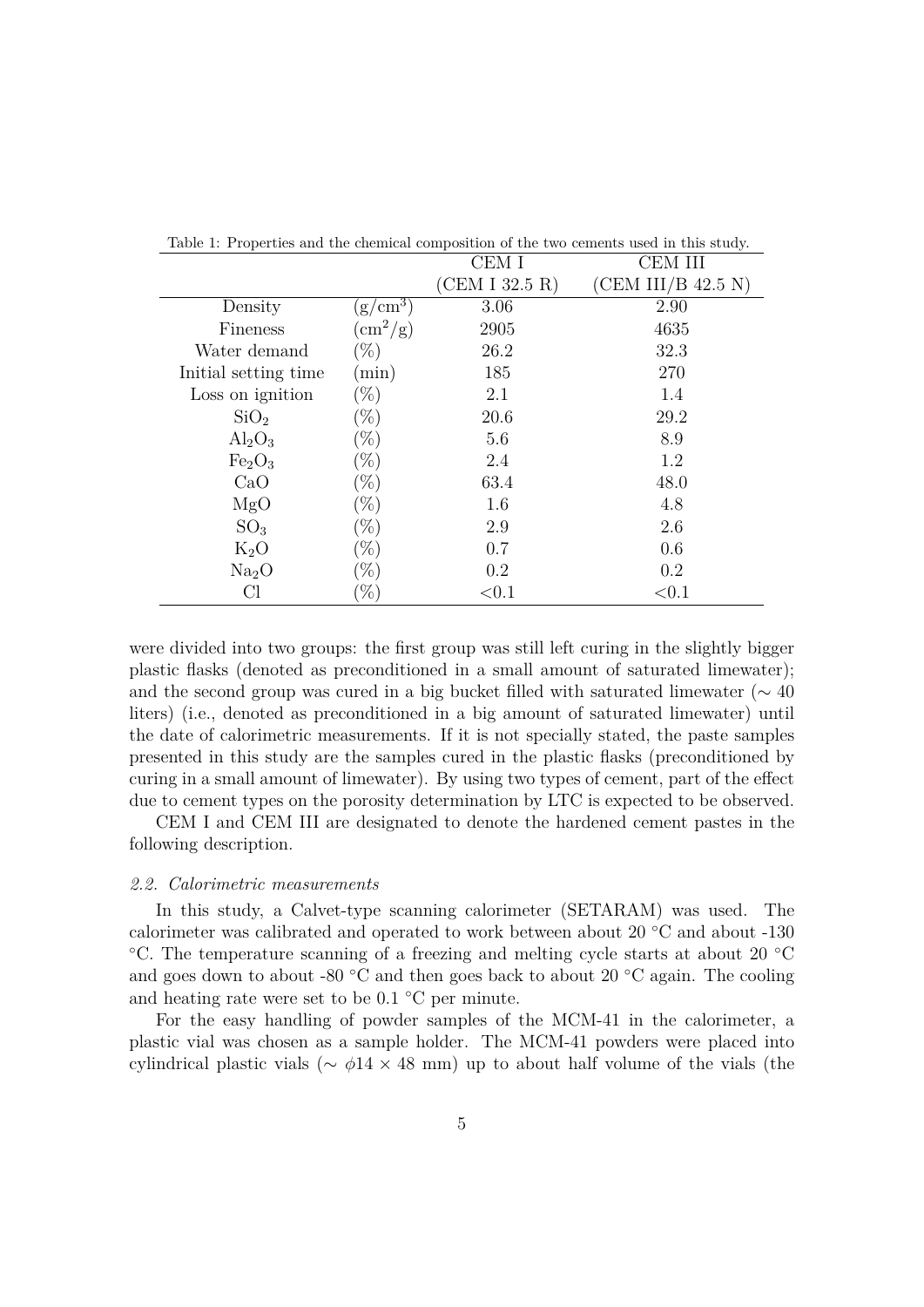dry weight later determined was about  $(0.2 \text{ g})$ . The size of the plastic vials was chosen to fit the measuring chamber of the calorimeter. To saturate the powder samples held in the plastic vials, they were covered with distilled water and then placed under a reduced pressure ( $\sim$  40 mbar) for about 3 hours. After that, the plastic vials with saturated powder samples were put on shelf standing still for about two weeks. The apparent excess bulk water on top of the powders was removed before the calorimetric measurements. A corresponding plastic vial but empty was placed in the reference chamber of the calorimeter to counteract some uncertainties that the plastic vials may experience at low temperatures during the measurements.

The cylinder samples of cement pastes ( $\sim \phi 15 \times 45$  mm) were vacuum saturated first and then the apparent water on the surface was wiped off. The paste samples were assumed to be saturated surface dry when placed in the calorimeter. A totally dry paste sample (oven drying at about 105  $°C$  until constant weight) with the same dimension as the testing specimen was used as a reference sample. In the investigation, the same reference was used throughout all the tests. One purpose of using the reference sample is to reduce the possible uncertainties of the solid paste during the freezing and melting. More discussions about the influence and the benefits of using such a reference sample in calorimetric measurements can be found in [5, 10]. The total curing time of the cement paste samples was about one year when the calorimetric measurements were performed.

The mass of each tested vacuum saturated sample before and after calorimetric measurements were determined. The relative difference of the mass was less than about 0.15%. That is, there is almost no water loss during the calorimetric measurements. After calorimetric measurements, the samples were subjected to oven-drying at about 105 ◦C till constant weight and then the dry weights of the samples were determined.

In this study, calorimetric measurements were conducted on two different samples of the model material MCM-41 and three different samples of each cement paste. Through the measurements, firstly the stability of the instrument among different measurements can be validated by comparing the measured heat flow curves of the rather homogenous model material MCM-41 (as the tested samples are in powder form and were collected from a rather big batch). The heat flow curves should be quite comparable if the instrument is stable. Secondly, the homogeneity of the prepared cylinder samples of cement pastes can also be checked.

To investigate the influence of the frost damage on the applicability of using LTC to study the meso-porosity, three continuous (repeated) freezing and melting cycles were applied on a sample of the MCM-41 and two continuous cycles were applied on a sample of each cement paste studied. If the heat flow curves of freezing and melting change after each cycle, it may demonstrate the frost damage has an impact on the pore structure of a studied material and hence using the LTC method may not be able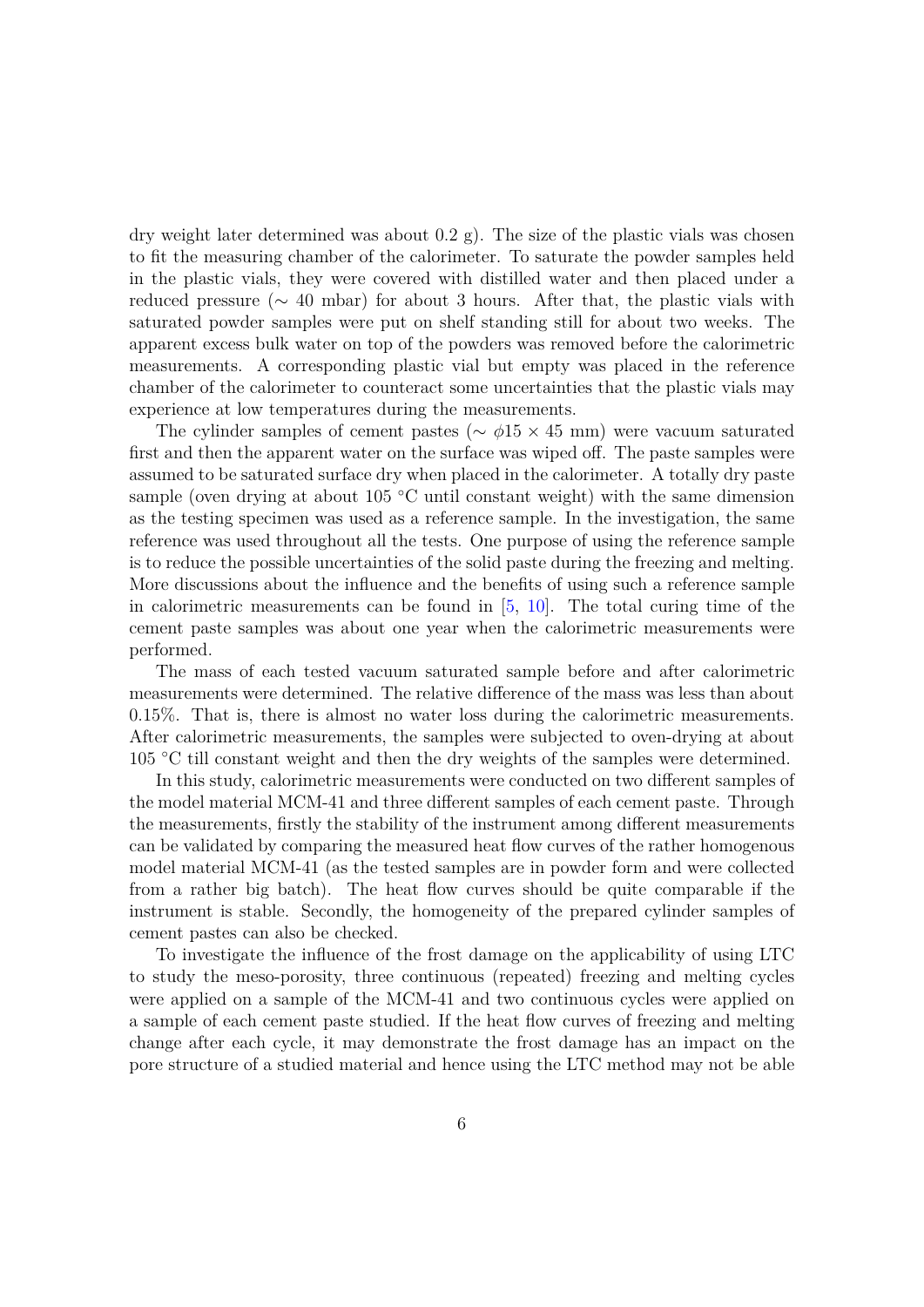to characterize the original or the "real" porosity accurately.

Calorimetric measurements were performed on cement paste samples of the same recipe preconditioned in a small amount and a big amount of saturated limewater. The influence of the leaching of ions from cement hydrates on the freezing and melting behaviors of the pore solution of the pastes can be studied by comparing the measured heat flow curves of the samples preconditioned at different conditions.

#### **3. Results and discussion**

#### *3.1. Instrument stability and sample homogeneity*

The measured heat flow curves of two different samples of the model material MCM-41 are shown in Figure 1. There are two distinct peaks on the heat flow curves of melting: one is around about -34 ◦C and the other is close at about 0 ◦C. Since the MCM-41 is a mono-sized material, the peak around  $-34\degree$ C can be assigned to the pore water and the peak close at 0 °C should correspond to the excess bulk water in the samples.

On the heat flow curves of freezing, two groups of peaks have been observed: the first group is around about -10 °C and the second is around about -40 °C. The first group of peaks reflects the characteristics of supercooled water. Bulk water can be cooled down below 0 ◦C without freezing due to the energetic barrier to nucleation [33]. Supercooling is due to the uncertainties of nucleation, thus it is normally not reproducible [17]. While freezing point depression is caused by the pore confinement and it is reproducible for water freezing in the pores with the same size, which is often called undercooling [17].

For the second group peaks, there are a small peak around about -36 ◦C and a relatively big one around about -42 ◦C. The small peak is possibly related to the pore size variation along the channels of the model material MCM-41. This is suggested since studies of desorption isotherms on the same type of materials showed the same type of variations [34] (the desorption process is often considered rather comparable to the freezing process [7]). It is noted that when temperature goes down to about -38  $°C$ , homogeneous nucleation becomes dominant and all the freezable pore water will freeze irrespective of the pore sizes  $[18, 35, 36]$ . Thus, the peak around about -42 °C on the freezing curves most likely corresponds to homogeneously nucleated pore water.

Small differences are found on the measured heat flow curves of the two different samples of the model material MCM-41 (Figure 1). That the absolute value of the measured heat flow of sample 2 is somewhat lower than that of sample 1 can be explained by the different baseline (of heat flow) of the two samples. As we know, the heat flow measured by a LTC instrument consists of two parts: (1) the contribution from the heat capacity of the system (including water, ice and the powder MCM-41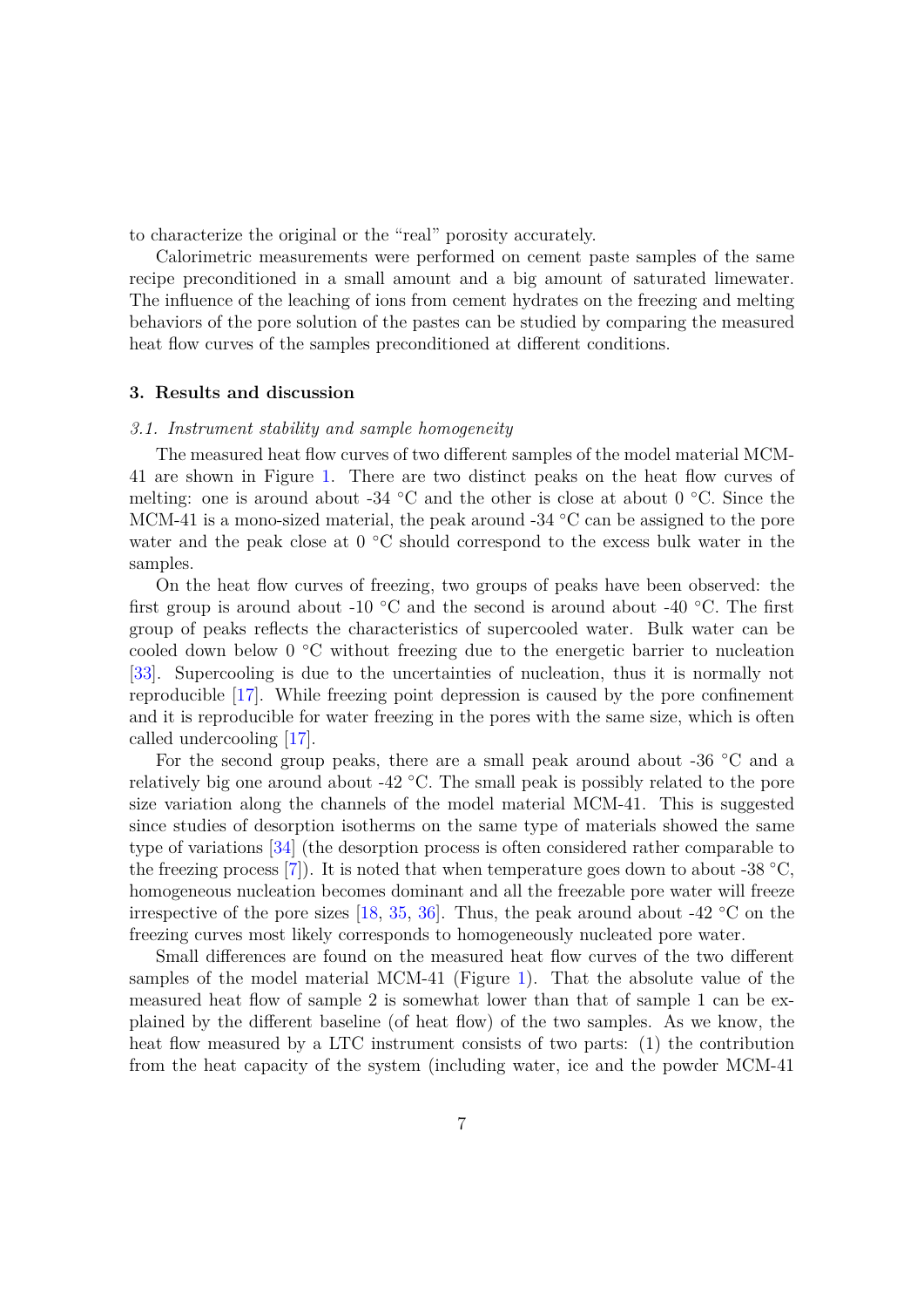

Figure 1: Measured heat flow of two different samples of the model material MCM-41. The heat flow is expressed as milliwatt (mW) per gram of dry material.

sample in this case), i.e., the baseline; and (2) the contribution due to phase transition [5, 10]. The baseline does not reflect any pore volume and should be subtracted in determining the pore volume of the studied material. For the two samples in Figure 1, the baseline of sample 2 is slightly lower than that of sample 1, i.e., due to some higher content of excess bulk water in sample 1. However, the magnitude and the position of the peaks (freezing/melting points) corresponding to the meso-pores are quite comparable for the two measurements, indicating that the pore volume of the two measured samples are comparable. It is, therefore, concluded that the stability of the instrument is satisfactory.

The measured heat flow curves of three different samples of cement pastes CEM I and CEM III are presented in Figure 2 and Figure 3, respectively. For both pastes, the first peak on the heat flow curves of freezing (observing from high to low temperatures) is believed to mainly correspond to supercooled water. Since the saturated surface dry paste samples were used in the calorimetric measurements (indicating almost no excess bulk water), the first peak is mainly contributed by the water in big pores, in which the freezing point depression of the confined water is very small, and partly contributed by the pore water with corresponding freezing point higher than that of the supercooled water. That is, the first peak on the heat flow curves of freezing mainly reflects the uncertainties of supercooling and indicates little about pore (entry) size information. The peak on the heat flow curves of freezing starting around -40  $°C$ , similar to what has been discussed for the MCM-41, corresponds to homogeneously nucleated pore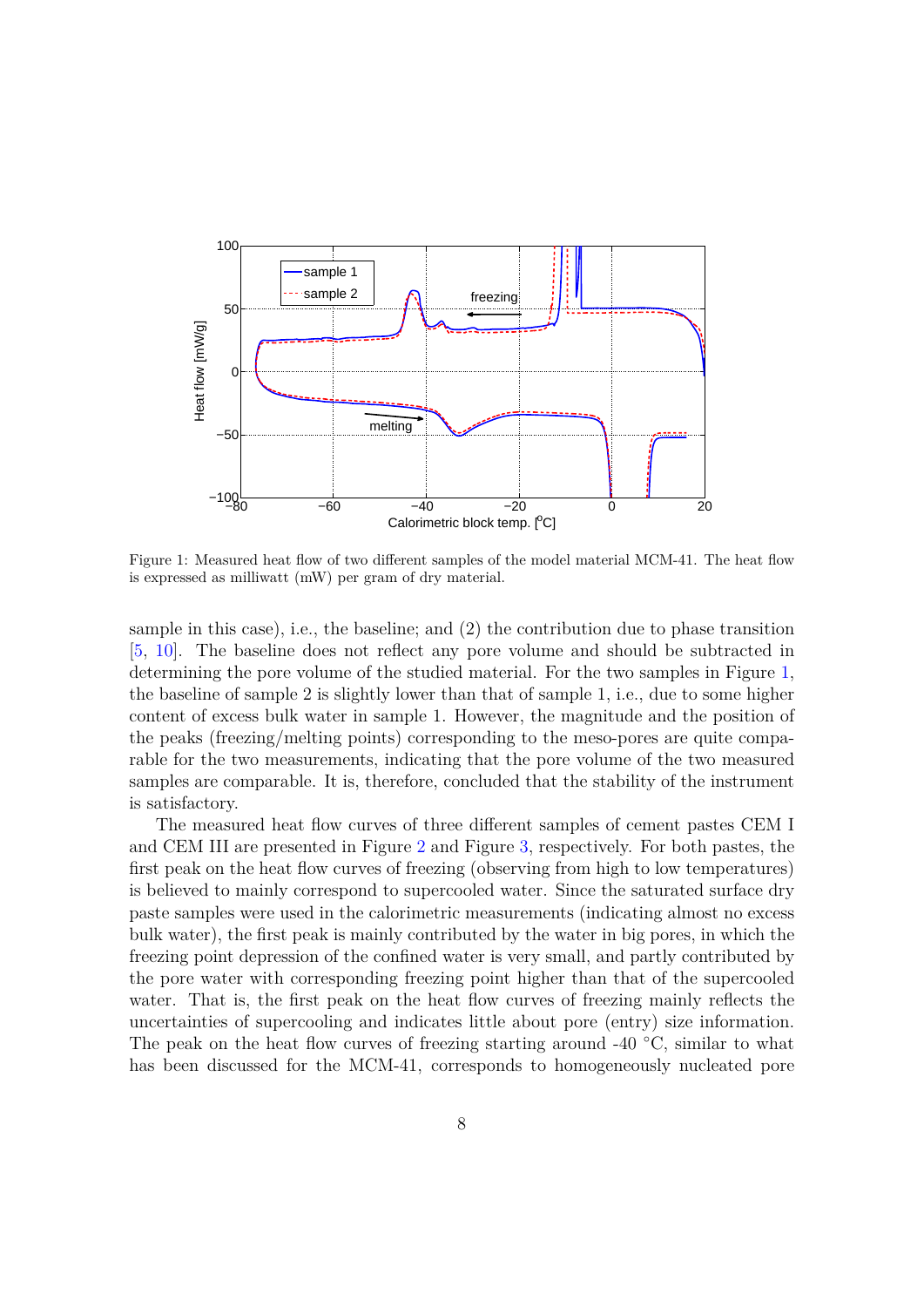

Figure 2: Measured heat flow of three different samples of the cement paste CEM I. The heat flow is expressed as milliwatt (mW) per gram of dry material.

water. On the heat flow curves of melting of the paste CEM I (observing from low to high temperatures), there are one plateau-like peak starting around -6 °C and a peak starting around  $0 °C$ , which is extended to higher temperatures for several degrees; while on the heat flow curves of melting of the paste CEM III, besides the peak at about 0  $\degree$ C, there is another peak around the temperature of about -8  $\degree$ C. The peaks found on the heat flow curves of melting of the studied cement paste samples below 0 ◦C are contributed by the water/ice in the small pores (mainly nanometric pores) and the peak starting around about  $0 °C$  mainly correspond to the water/ice in big pores with small temperature depression.

As can be observed from Figure 2 and Figure 3, the heat flow curves of two measured samples (sample 2 and 3) for both pastes are quite comparable except the first peak on the freezing curves. As for the model material MCM-41, the first peak is mainly related to supercooling and supercooling is normally not reproducible. For both cement pastes, the heat flow curves of sample 1 have peaks at similar locations (temperatures), but differ in magnitude of heat flow from that of the other two samples to a certain extent. One possible explanation could be an inhomogeneity of the prepared samples.

Based on the small differences as observed between the results of the measurements on the different samples of the model material MCM-41 and the relatively comparable results on the two different samples of each studied paste, it is assumed that the stability of the instrument is satisfactory. The measured differences of the cement pastes are concluded to be mainly attributed to the inhomogeneity of the prepared samples.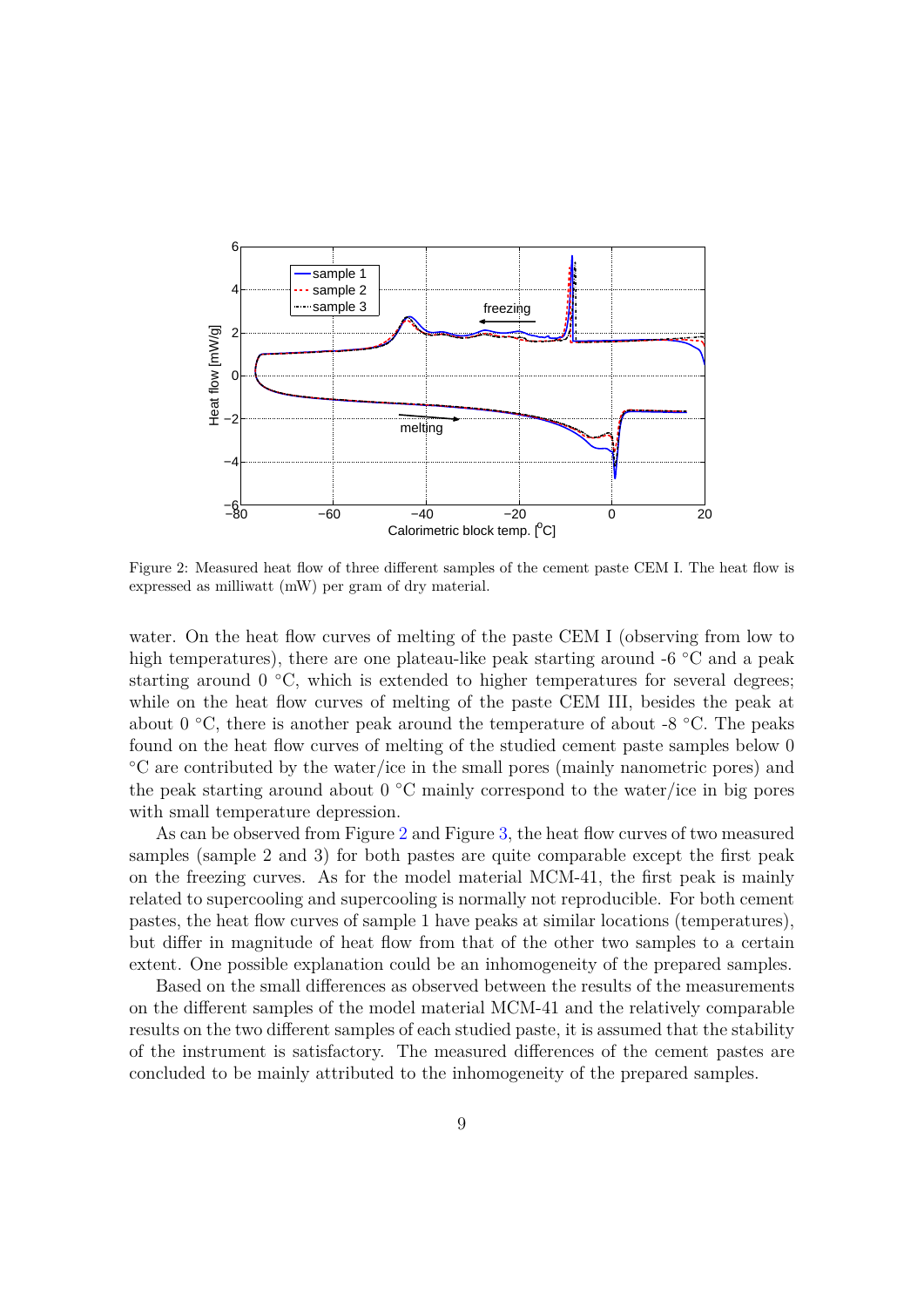

Figure 3: Measured heat flow of three different samples of the cement paste CEM III. The heat flow is expressed as milliwatt (mW) per gram of dry material.

#### *3.2. Impact of frost damage on heat flow curves*

In LTC studies, it is normally assumed that the freezing curves (after the first nucleation which is often related to supercooling) is controlled by the connectivity of a pore system, or rather the pore entry or neck sizes (assuming that the freezing process is initiated by heterogeneous nucleation followed by progressive penetration); while the melting is controlled by the pore interior sizes [7, 8, 11, 18].

#### *3.2.1. Model material MCM-41*

The measured heat flow curves of three continuous freezing and melting cycles on a sample of the model material MCM-41 is shown in Figure 4.

It can be found from Figure 4 that the heat flow curves of freezing and melting after each cycle are almost the same. The similarity between the heat flow curves of melting indicates that the effect of possible frost damage (the pressure generated during the freeing process exerted on the pore walls) probably has no or very limited impact on changing the pore interior sizes of the material MCM-41. As for the heat flow curves of freezing, one may argue that even though the freezing curves are almost the same, it is not easy to judge whether the pore entry sizes (or pore sizes variation along the channels [34]) of the MCM-41 change after each cycle of measurement. The reason for that is most probably that the pore entry sizes are too small. That is, the freezing of the pore water is dominated by homogeneous nucleation, which does not necessarily reflect pore entry sizes. However, the peak around -36 ◦C appears at the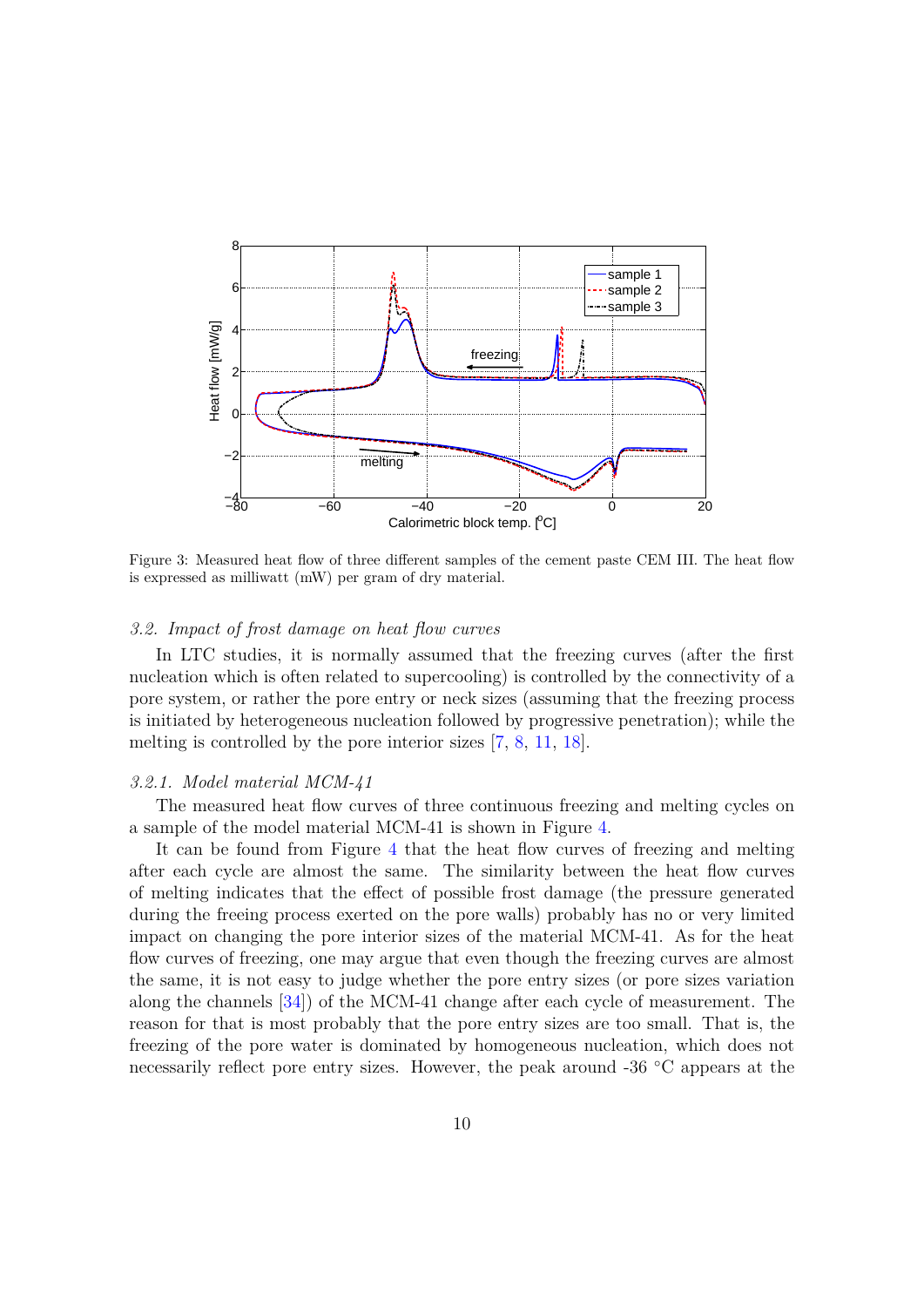

Figure 4: Measured heat flow of three continuous freezing and melting cycles on a sample of the model material MCM-41. The heat flow is expressed as milliwatt (mW) per gram of dry material. The heat flow curves of the three cycles are almost the same.

same temperature with about the same magnitude on the heat flow curves of freezing in all the three measured cycles, which somewhat demonstrates the stability of the pore structure during the three freezing cycles. That is, for the studied powder MCM-41 samples, it is assumed that the ice formed in the pore structure has limited impact on changing the porosity, including both the pore connectivity and the pore interior sizes.

#### *3.2.2. Cement pastes*

The measured heat flow curves of two freezing and melting cycles on the same cylinder sample of the cement pastes CEM I and CEM III are presented Figure 5 and Figure 6, respectively.

It can be found that for both pastes, the heat flow curves of freezing change after one cycle of measurement and the change is more evident in low temperature range. It is characterized by the shifting of the peak starting at around  $-40\degree\text{C}$  (to some higher temperatures). The heat flow curves of melting are almost not affected after one cycle of measurement, except that the magnitude of the peak just above about  $0 °C$  (i.e., mainly corresponds to the water in big pores) decreases.

*3.2.2.1. Heat flow curves of freezing.* The difference in the heat flow curves of the first and second freezing of the cement paste samples indicates that the pore connectivity probably has been changed, implying that frost damage may have taken place in the tested cylinder samples during the first cycle of measurement. It seems that frost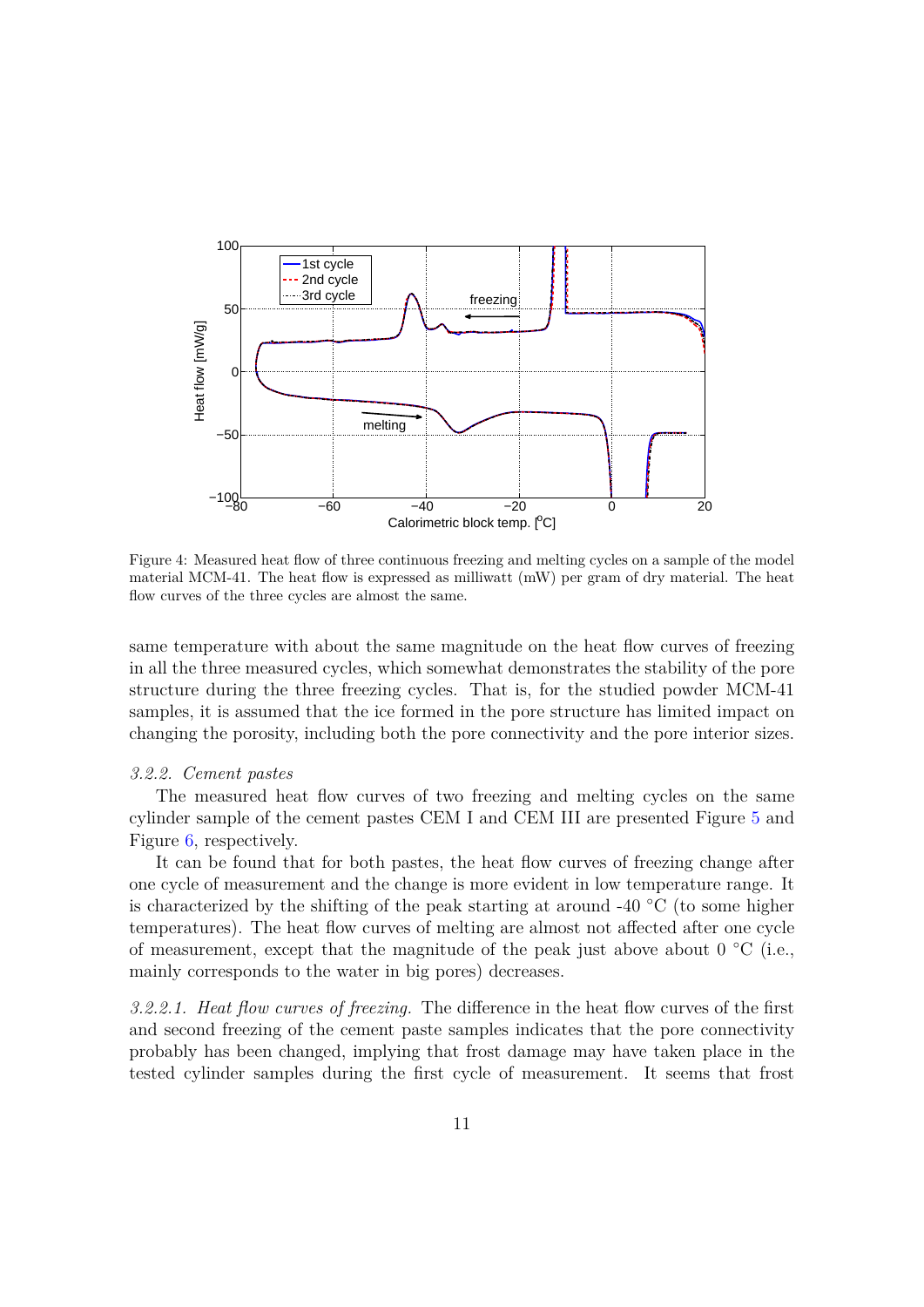

Figure 5: Measured heat flow of two continuous freezing and melting cycles on a same sample of the cement paste CEM I. The heat flow is expressed as milliwatt (mW) per gram of dry material.



Figure 6: Measured heat flow of two continuous freezing and melting cycles on a same sample of the cement paste CEM III. The heat flow is expressed as milliwatt (mW) per gram of dry material.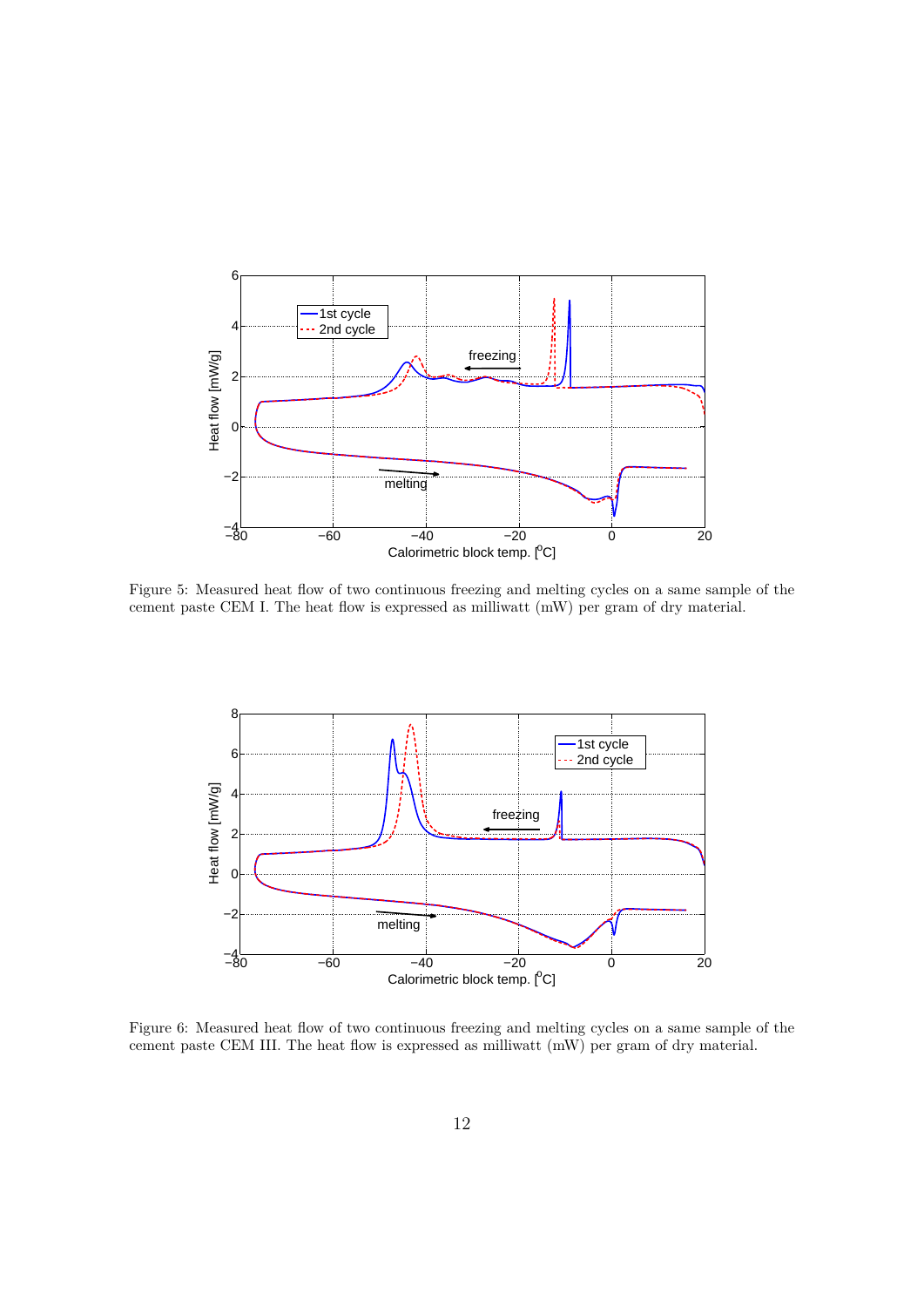damage increases the connectivity of the pore system, i.e., more pores are penetrable by ice at a certain undercooling.

The increased connectivity of the pores in the cement pastes is reflected by the relatively higher heat flow curves of freezing in the second cycle compared with that of the first cycle between the temperature from the point that the first peak finishes down till about -40 °C (see Figure 5 and Figure 6). As discussed earlier, the first peak mainly corresponds to supercooled water in big pores (in which water has small temperature depression) and the peak starting at about -40  $\degree$ C is due to the homogeneously nucleated water, both of which do not necessarily reflect the pore entry sizes or the connectivity of the pore system. Thus, it is difficult to judge whether the shifting of the peak starting at around -40 ◦C on the heat flow curves of freezing indicates the change of the pore connectivity. However, the magnitude of the peak starting at about -40 ◦C can to some extent indicate the connectivity of the studied cement pastes. If the magnitude of the peak decreases after one cycle of measurement, it means that the volume of the pores in which water homogeneously nucleated decreases. The decreased volume of the (homogeneously nucleated) pores implies more pores are penetrable by the ice at higher temperatures after one cycle of measurement, which then indicates an increase of the pore connectivity. A careful evaluation (Figure  $5$  and Figure  $6$ ) does show that the magnitude of the peak starting at about -40  $\degree$ C on the heat flow curves of freezing of the second cycle slightly decreases compared with that of the first cycle.

*3.2.2.2. Heat flow curves of melting.* The decreased magnitude of the peak just above about  $0^{\circ}$ C in the heat flow curves of melting during the second cycle of the studied cement paste samples indicates that the amount of the water in relatively big pores decreases. Moreover, a close check in the curves of melting of the second cycle (Figure 5 and Figure 6) indicates a slight increase of the small pore volume compared with that of the first cycle, reflected by slightly higher (in absolute value) heat flow curves than that of the first cycle at the temperatures lower than about  $0 °C$ . Two possible explanations could be proposed accounting for the observations.

The first explanation could be that frost damage in cement paste samples during the first cycle of measurement, e.g., in the form of micro-cracking [23, 37], can make some of the initially water inaccessible pores (e.g., as characterized by homogeneously nucleation in the freezing) accessible. When the first cycle of measurement is completed, some of the newly opened non-fully saturated pores, e.g., with relatively small pore sizes, can suck water from big pores through capillary suction, resulting in the observed changes in the heat flow curves.

This explanation is somewhat supported by the slightly decreased volume of the homogeneously nucleated pores (corresponding to the magnitude of the peak starting at about  $-40\degree\text{C}$  as observed on the heat flow curves of freezing of the second cycle compared with that of the first cycle. Following the explanation, the slight difference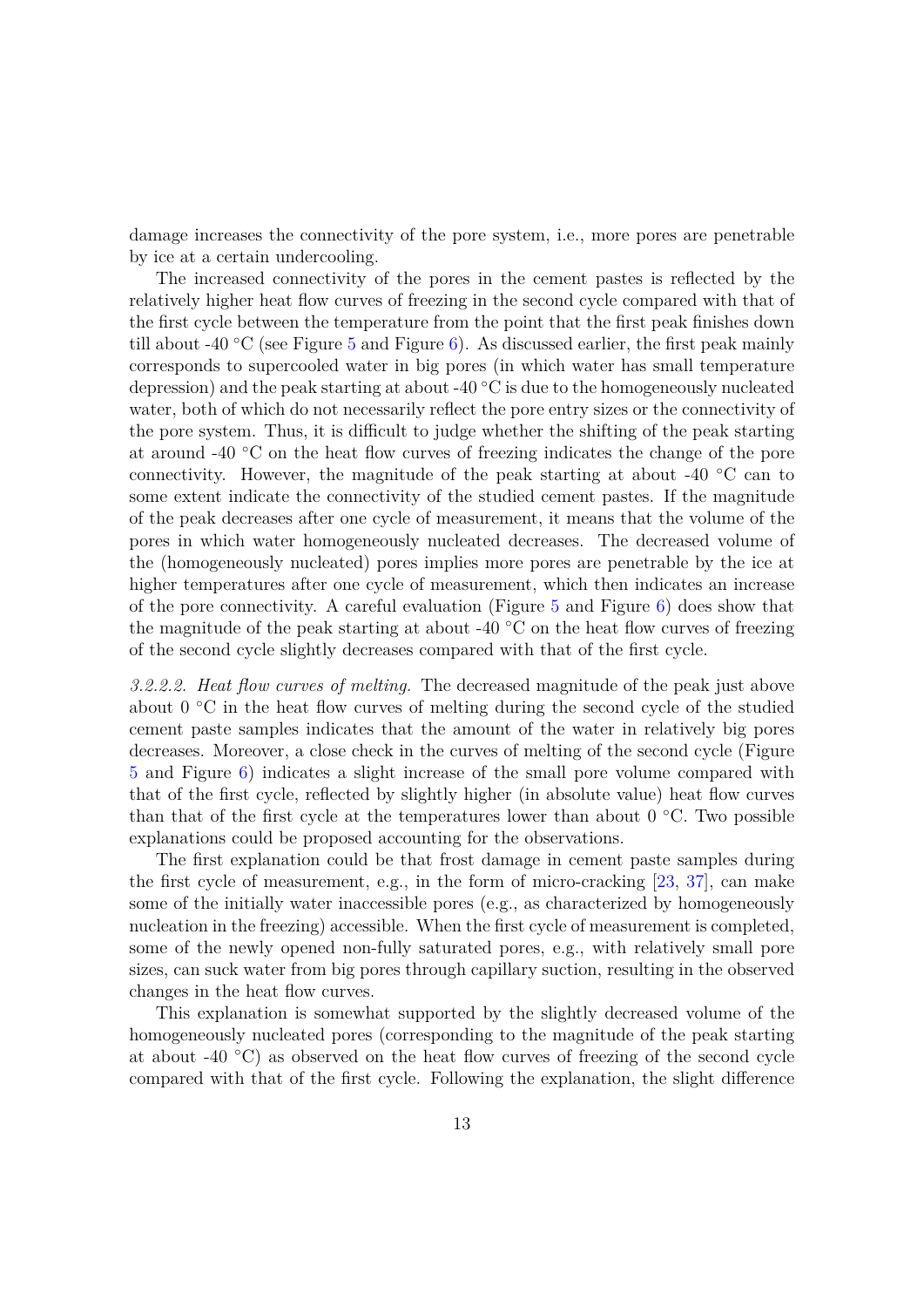between the heat flow curves of melting of the two cycles at the temperatures lower than about  $0 °C$  (i.e., corresponding to volume of meso-pores) is not due to that the frost damage enlarges some of the small pores but that some initially homogeneously nucleated pores are opened up by the frost damage. The argument about the pore enlargement can be somewhat validated by considering that if the pore enlargement is relevant, then the small pores are more prone to be enlarged since the pressure generated during freezing in small pores is higher than that in big pores [23, 37], meaning that the volume of small pores should decrease. However, the decrease of the volume of small pores is not observed by comparing the heat flow curves of melting of the second cycle with the first cycle (Figure 5 and Figure 6).

The above explanation may be challenged by taking the cryogenic suction into consideration. Cryogenic suction, or cryosuction, is the effect of water from neighboring pores or from the surroundings being drawn towards ice crystals already created in the pore system during freezing process [18, 38–41]. If some water in the big pores are sucked into small pores which are opened by frost damage during the first cycle as argued above, then the big pores are not fully saturated during the second cycle of measurement. Following the concept of cryogenic suction, water in small pores could be drawn into the non-fully saturated big pores when ice forms in the big pores (during the second cycle). Consequently, the ice in the big pores might not decrease significantly. However, the heat flow curves of melting of the second cycle indicate that the amount of ice melted in the big pores (the peak just above about  $0 °C$ ) is smaller compared with that of the first cycle, especially for CEM III (see Figure 5 and Figure 6). The exact reasons are not clear, but it is suspected that it may be related to the very small amount of ice in the big pores of the studied cement pastes during the second cycle of measurement (which is indicated by the peak just above about  $0 °C$  on the heat flow curves of melting). That is because for water to be able to be drawn into the big pores by cryogenic suction, ice should present in the big pores as a freezing front at the connecting points of big and small pores [18, 39, 42]. If there is only a very small amount of ice presented in a big pore, it is possible that the water in a small pore (which is connected to the big pore) can not be drawn into the big pore due to the lack of a freezing front.

The second possible explanation is that frost damage takes place and generates micro-cracks during the first cycle of measurement. The micro-cracks have small widths and are connected to big pores (e.g., air voids), directly or indirectly. After the first cycle of measurement, the micro-cracks can suck water from big pores. The consequence is that the magnitude of the measured heat flow corresponding to big pores (above about  $0 °C$ ) decreases and that corresponding to small pores (lower than about  $0 °C$ ) increases. The key of this explanation is that the generated micro-cracks must have small widths and must be connected to the big pores directly or indirectly. However, the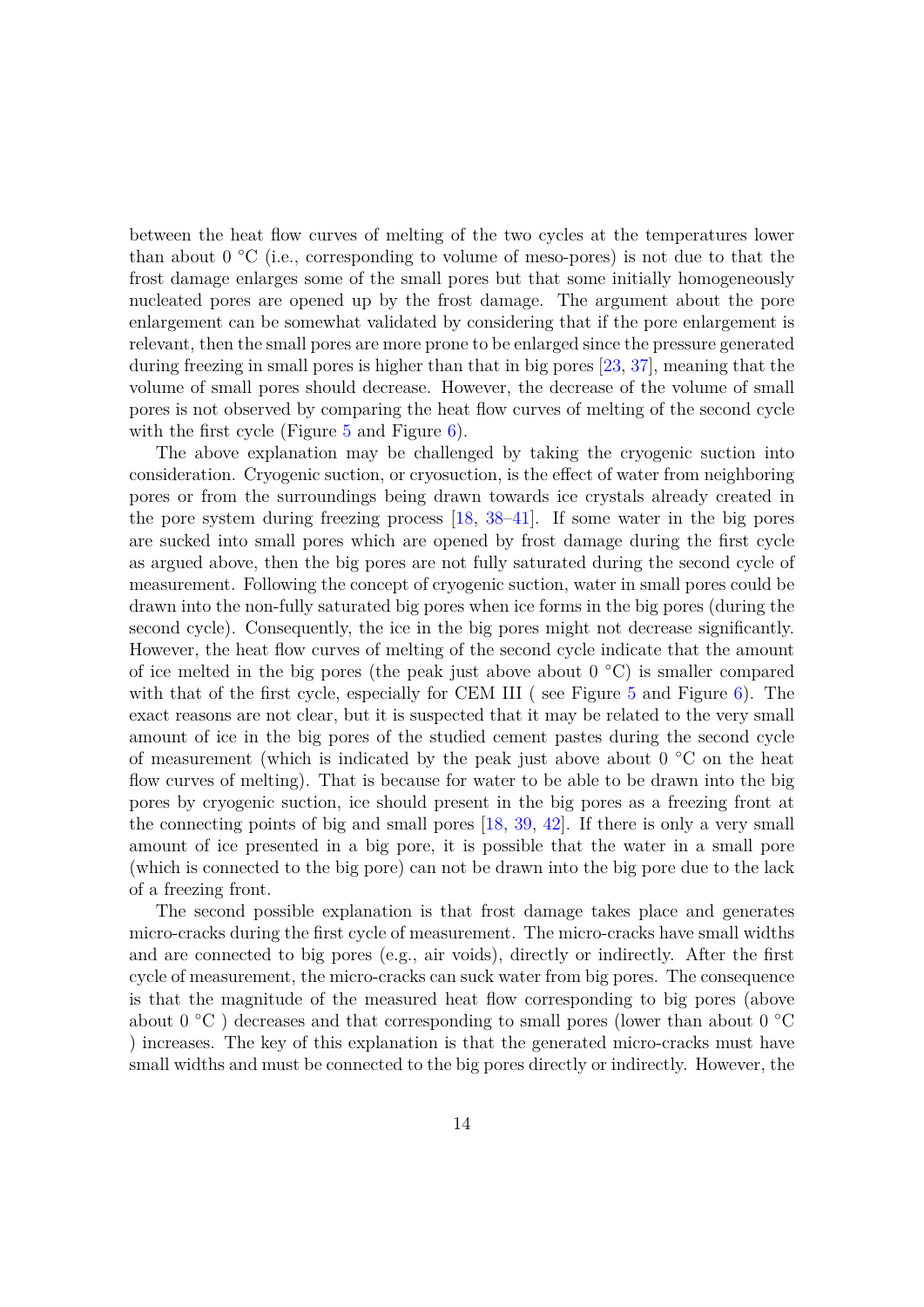second explanation cannot explain the slightly decreased volume of the homogeneously nucleated pores (corresponding to the magnitude of the peak starting at about -40  $\degree$ C) as observed on the heat flow curves of freezing of the second cycle compared with that of the first cycle.

The first explanation assumes that the slight increase of small pore volume is due to existing small pores in the samples (initially isolated but opened up by the frost damage); while the second explanation assumes that frost damage creates some microcracks which are detected as small pores during the second cycle of measurement. The first explanation may be more reasonable considering the comparison of the heat flow curves of both freezing and melting of the two measured cycles.

*3.2.2.3. Influence of frost damage on pore size distribution.* If frost damage takes place in cement paste samples during freezing and melting measurements, an immediate question is that whether LTC can still characterize the original or the "real" porosity of the materials. By looking at the relatively stable heat flow curves of melting of the two cycles below the temperature of about  $0 °C$  from Figure 5 and Figure 6, it indicates that the pore (interior) size distribution (of meso-pores) is not affected to any significant degree by frost damage.

One may argue that the change of pore structure due to frost damage would have taken place during the first freezing cycle, meaning both the first and second melting measurement do not give the "real" pore size distribution. It is reasonable to consider that if the meso-pore walls of cement paste samples are not strong enough to withstand the stress generated during the measurements, the heating flow curves of melting should be shifted to higher temperatures after each cycle of measurement, e.g., as observed for some gel materials [43, 44]. This is because as long as water exists and freezes in small meso-pores, the stress generated is in the similar order. If the pore walls cannot sustain during the first cycle, they would probably also not be able to sustain during the following cycles. However, this is not the case for the studied cement paste samples. That is, the slight increase of pore volume indicated by the heat flow curve of melting of the second cycle for the cement pastes is not due to that the existing meso-pores are enlarged by frost damage. But, it is perhaps due to that the changing of some of the previous homogeneously nucleated pores slightly increases the volume of pores which is not detectable during the first cycle, since LTC can only detect pores filled with water. If the cement paste samples are free of non-penetrable pores, it may be reasonable to assume that the heat flow curves of melting of several cycles are quite comparable.

It has been revealed that a pore system with small pore entries or necks is very susceptible to frost damage. That is because the pressure generated on the pore walls during freezing in this type of pore system is very high [23]. Thus, for the studied cement paste samples, the frost damage may take place when the temperature goes down to low temperatures and the water in small pore necks freezes. The relevance of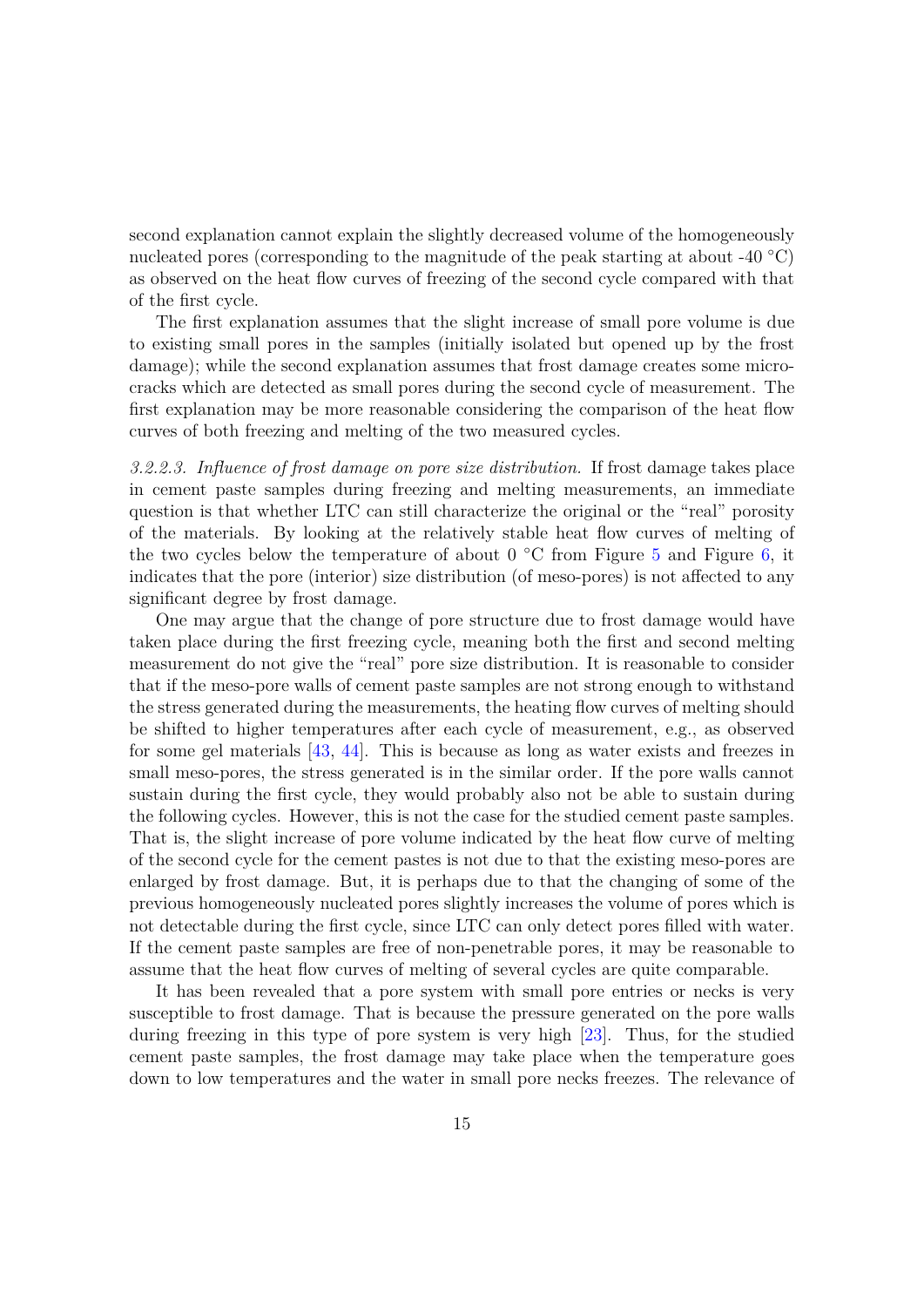this argument is somewhat validated by looking at the heat flow curves of freezing of the two cycles (Figure 5 and Figure 6): the main difference is below the temperature of about -30 ◦C. However, the relatively stable heat flow curves of melting in two consecutive cycles of measurements as obtained for the studied cement pastes may indicate that the interior sizes of the meso-pores of cement pastes may be not affected by frost damage.

Some cryoporometry studies, e.g., [45, 46], compared ice content curves of the freezing and melting between big integral and crushed samples of a same material. The results showed that the freezing curves (i.e., pore connectivity) are different while the melting curves (i.e., pore interior sizes) remain about the same, which are somewhat comparable to the results obtained in this study. That is, the effect of frost damage in cement pastes may be, to some extent, comparable to crushing big integral samples.

To sum it up, the very similar heat flow curves of freezing and melting of the MCM-41 indicate that the pressure generated during freezing has little impact on the pore structure of the powder model material. By studying the heat flow curves of freezing and melting of cement pastes, it is concluded that the frost damage probably takes place in the studied cylinder samples and it changes the pore connectivity while it has limited effect on changing the interior size distribution of the meso-pores.

## *3.3. Influence of sample preconditioning on freezing and melting behaviors of cement pore solution*

The measured heat flow curves of the cement paste samples with the same recipe preconditioned in a small amount and a big amount of saturated limewater for CEM I and CEM III are compared in Figure 7 and Figure 8, respectively. The freezing/melting points of the peaks corresponding to pores are almost the same for the samples of each paste preconditioned in both a small amount and a big amount of saturated limewater (except the first peak on the freezing curves, which is related to supercooling and it reflects uncertainties of heterogeneous nucleation, as explained earlier), indicating that the preconditioning in different amount of limewater may not affect the freezing and melting behavior of the pore solution very much. Meanwhile, it can be found from Figure 7 that the magnitude of the peaks corresponding to pores especially on the freezing curves for the paste samples preconditioned at different conditions are also comparable (the comparability in Figure 8 is lower, which will be explained in the next paragraph). That is, if the argument given by Sun and Scherer [7] is relevant, i.e., the freezing and melting behaviors of the pore solution in cement samples cured in a big amount of limewater for a relatively long time can be approximated to that of pure water, then the approximation may be also applicable for cement samples cured in a small amount of limewater. Obviously, further study is needed to clarify the ionic concentrations in the pore solution of the paste samples preconditioned under the different conditions.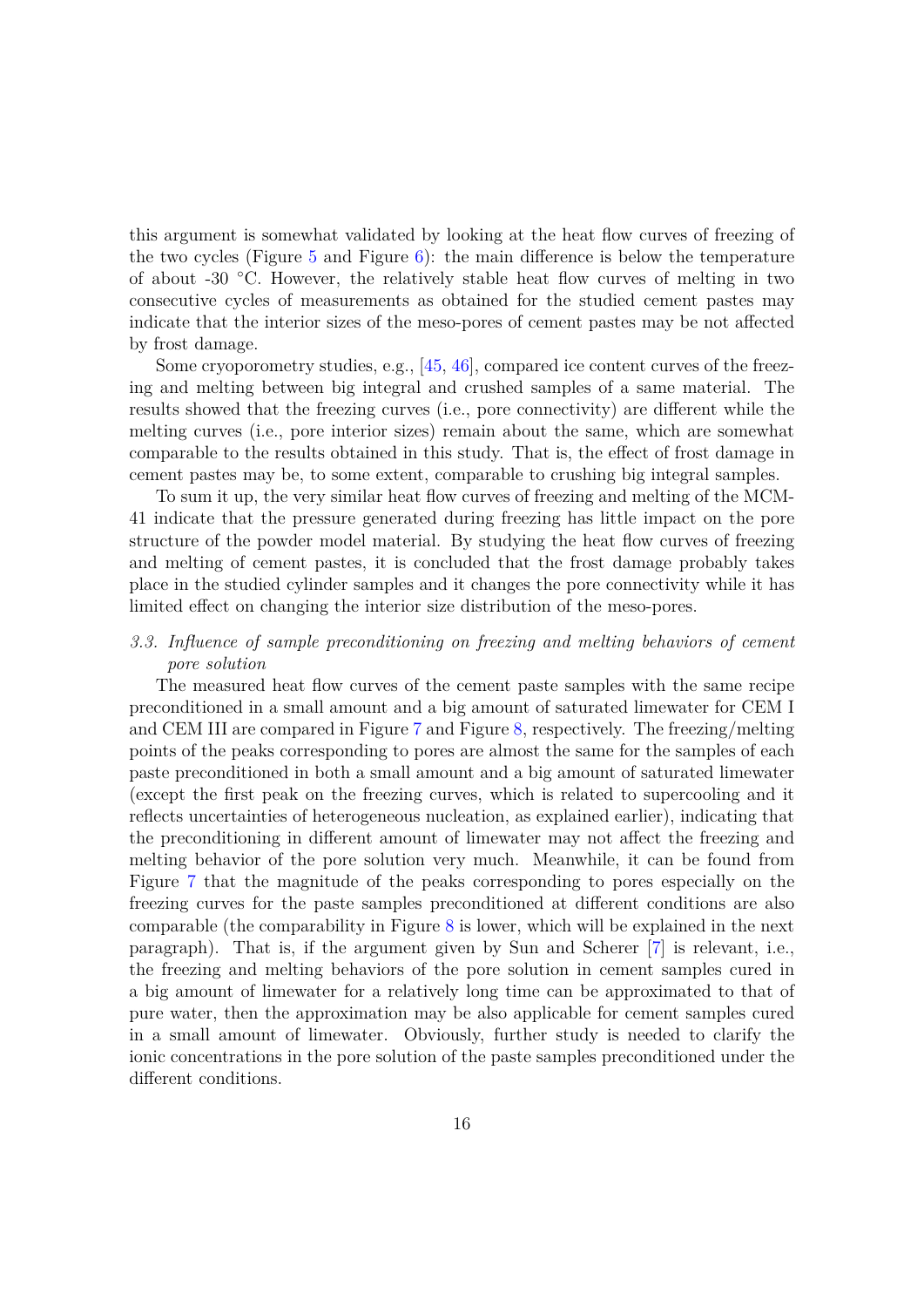

Figure 7: Measured heat flow of samples cured in a small and a big amount of saturated limewater of the cement paste CEM I. The heat flow is expressed as milliwatt (mW) per gram of dry material.



Figure 8: Measured heat flow of samples cured in a small and a big amount of saturated limewater of the cement paste CEM III. The heat flow is expressed as milliwatt (mW) per gram of dry material.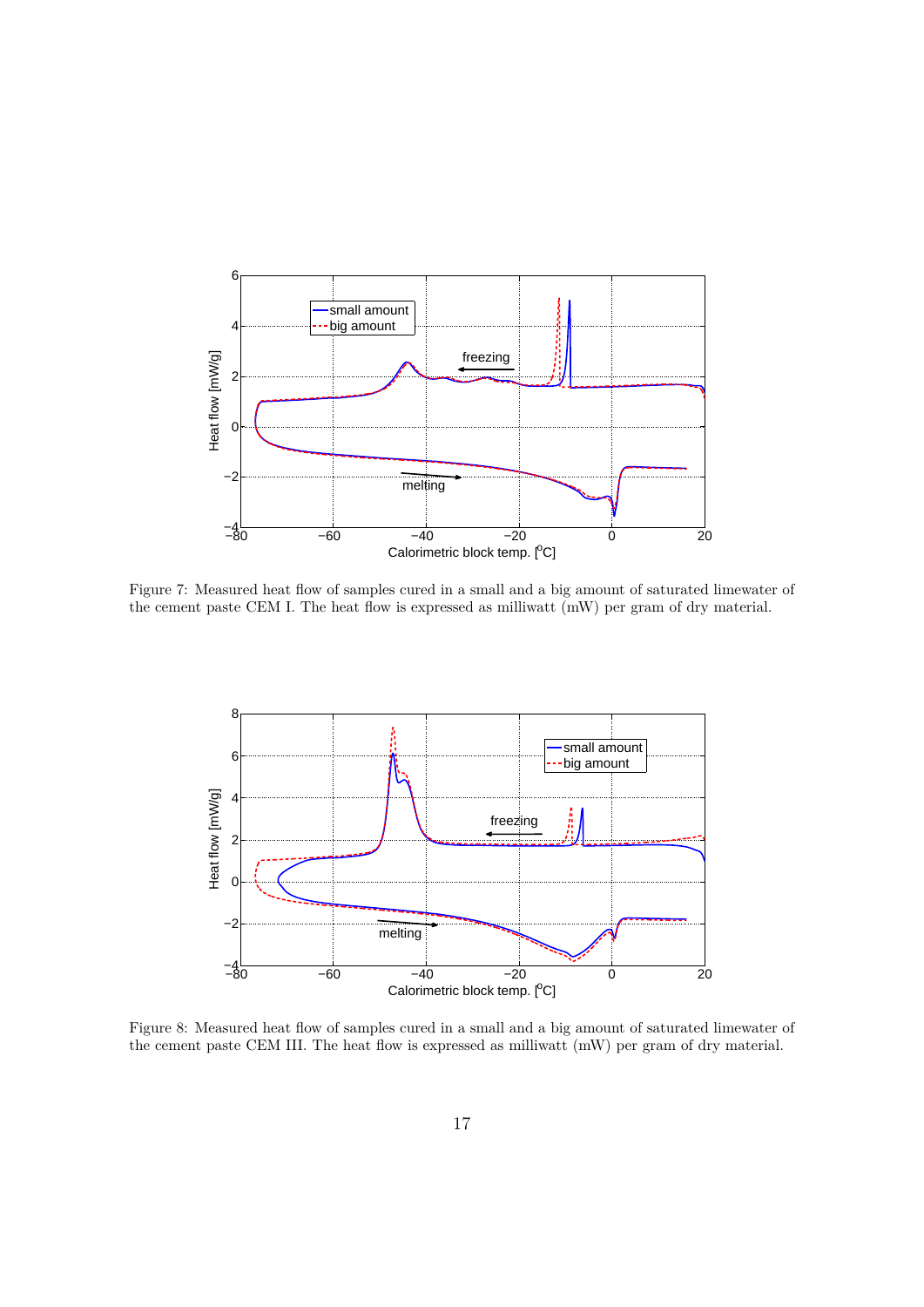Another concern related to curing cement samples in a big amount of water is that leaching of ions from cement hydrates can possibly increase the porosity. Studies, e.g., [31, 32], have shown the effect of leaching of calcium ions from portlandite and calcium silicate hydrates on the porosity of cement based materials. For the paste CEM III (Figure  $8$ ), the heat flow curve is a little bit higher (in terms of absolute value) in the sample preconditioned in a big amount of saturated limewater, which implies somewhat higher porosity. One may argue that the somewhat higher porosity in the sample preconditioned in a big amount of saturated limewater may be related to the leaching of ions. By looking at the difference between the measured heat flow curves of different samples of the same paste CEM III (Figure 3), the difference observed in Figure 8 could also be due to the inhomogeneity of prepared paste samples since the somewhat high porosity is not observed in the paste sample of CEM I preconditioned in a big amount of saturated limewater in the comparison (Figure 7). Nevertheless, to reduce the possibility of leaching changing the porosity, it is probably a better practice to cure cement paste samples in a small amount of saturated limewater rather than in a big amount in LTC studies.

Based on this study, it can be concluded that there is almost no difference on the heat flow curves of freezing and melting between the samples preconditioned in a small amount and a big amount of saturated limewater, indicating that either the preconditioning in a big amount of limewater does not change the concentration of the pore solution very much (e.g., due to the buffering effect of the cement hydrates) or the leaching of ions from cement hydrates has limited influence on the freezing and melting behaviors of the pore solution in the studied cement paste samples.

#### **4. Conclusions**

The impact of frost damage on the characterization of the meso-porosity of a model material MCM-41 and two types of cement pastes using LTC were studied by conducting repeated freezing and melting cycles on a same sample of each studied material. The measured results showed that for the model material MCM-41, the heat flow curves of freezing and melting after each cycle were almost the same. For the two cement pastes, the heat flow curves of freezing changed after one cycle of measurement and the change was more evident in the low temperature range. The heat flow curves of melting were almost not affected after one cycle of measurement. The results indicate that the pressure generated during freezing and melting has little impact on the pore structure of the powder MCM-41 samples. As for the studied cylinder paste samples, frost damage potentially takes place and it changes the pore connectivity characteristics while it has limited effects on changing the interior size distribution of the meso-pores.

The freezing and melting behavior of the pore solution of cement paste samples preconditioned in a small amount and a big amount of saturated limewater were compar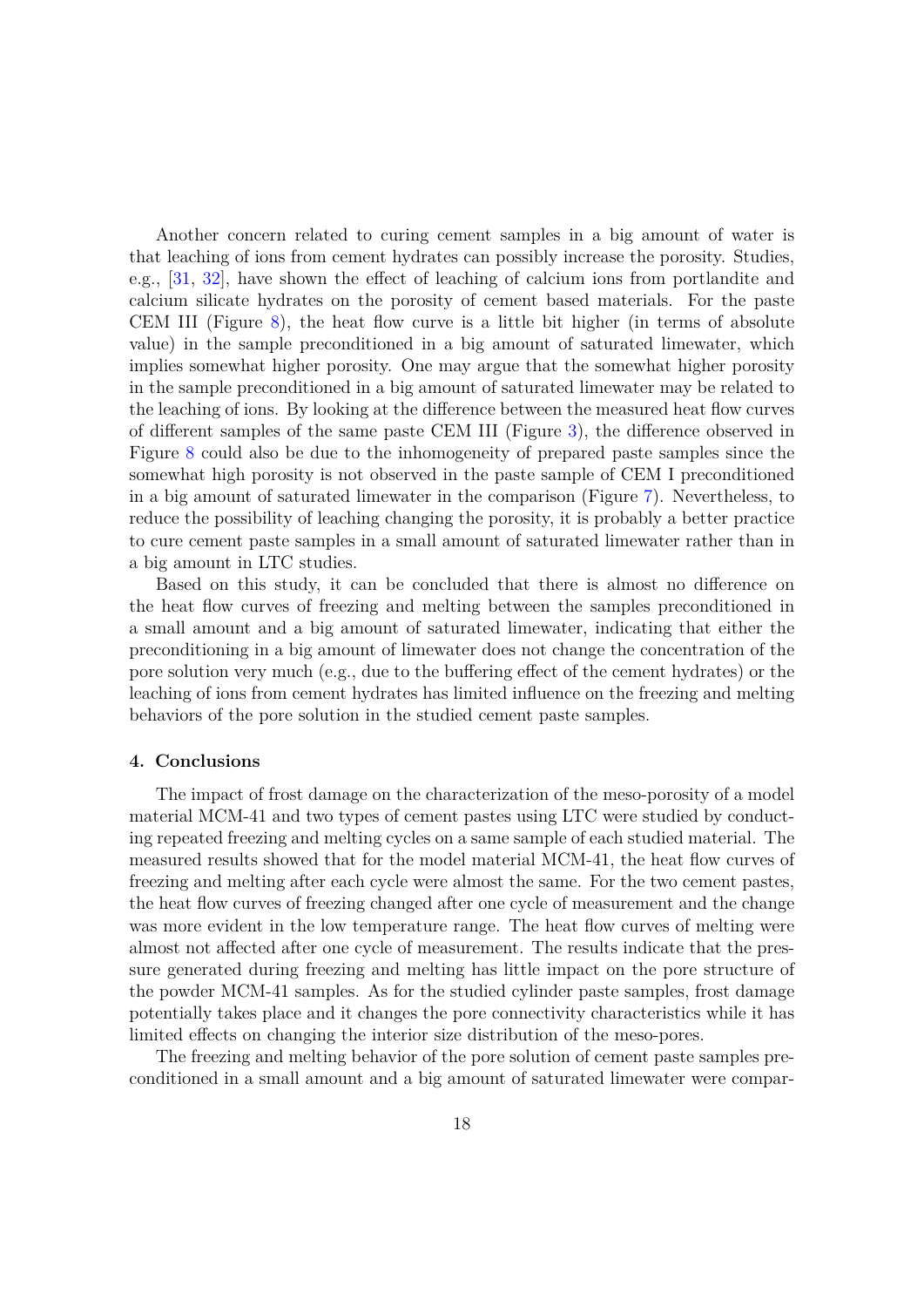atively studied. The results showed that there is almost no difference in the measured heat flow curves of freezing and melting comparing the samples preconditioned in a small amount and a big amount of saturated limewater. This indicates that either the preconditioning in a big amount of limewater does not change the concentration of the pore solution very much or the leaching of ions from cement hydrates has limited influence on the freezing and melting behavior of the pore solution in the studied cement paste samples.

#### **Acknowledgments**

The research leading to these results has received funding from the European Union Seventh Framework Programme (FP7/2007-2013) under grant agreement 264448. A part of this research was funded by the Lizzy, Alfred and Valdemar Taumose's Foundation. The authors would like to thank Stefan Backe from the Division of Building Materials of Lund University for performing some of the tests.

#### **Reference**

- [1] M. Brun, A. Lallemand, J.F. Quinson, and C. Eyraud. A new method for the simultaneous determination of the size and shape of pores: the thermoporometry. *Thermochimica Acta*, 21(1):59–88, 1977.
- [2] A.M. Neville. *Properties of concrete*. Prentice Hall, 4th edition edition, 1995.
- [3] S. Diamond. Aspects of concrete porosity revisited. *Cement and Concrete Research*, 29(8):1181–1188, 1999.
- [4] M. Pigeon and R. Pleau. *Durability of concrete in cold climates*. Number 4. Taylor & Francis, 1995.
- [5] B. Johannesson. Dimensional and ice content changes of hardened concrete at different freezing and thawing temperatures. *Cement and Concrete Composites*, 32(1):73–83, 2010.
- [6] G. Fagerlund. Determination of pore-size distribution from freezing-point depression. *Materials and Structures*, 6(3):215–225, 1973.
- [7] Z. Sun and G.W. Scherer. Pore size and shape in mortar by thermoporometry. *Cement and Concrete Research*, 40(5):740–751, 2010.
- [8] A.M. Kjeldsen and M.R. Geiker. On the interpretation of low temperature calorimetry data. *Materials and Structures*, 41(1):213–224, 2008.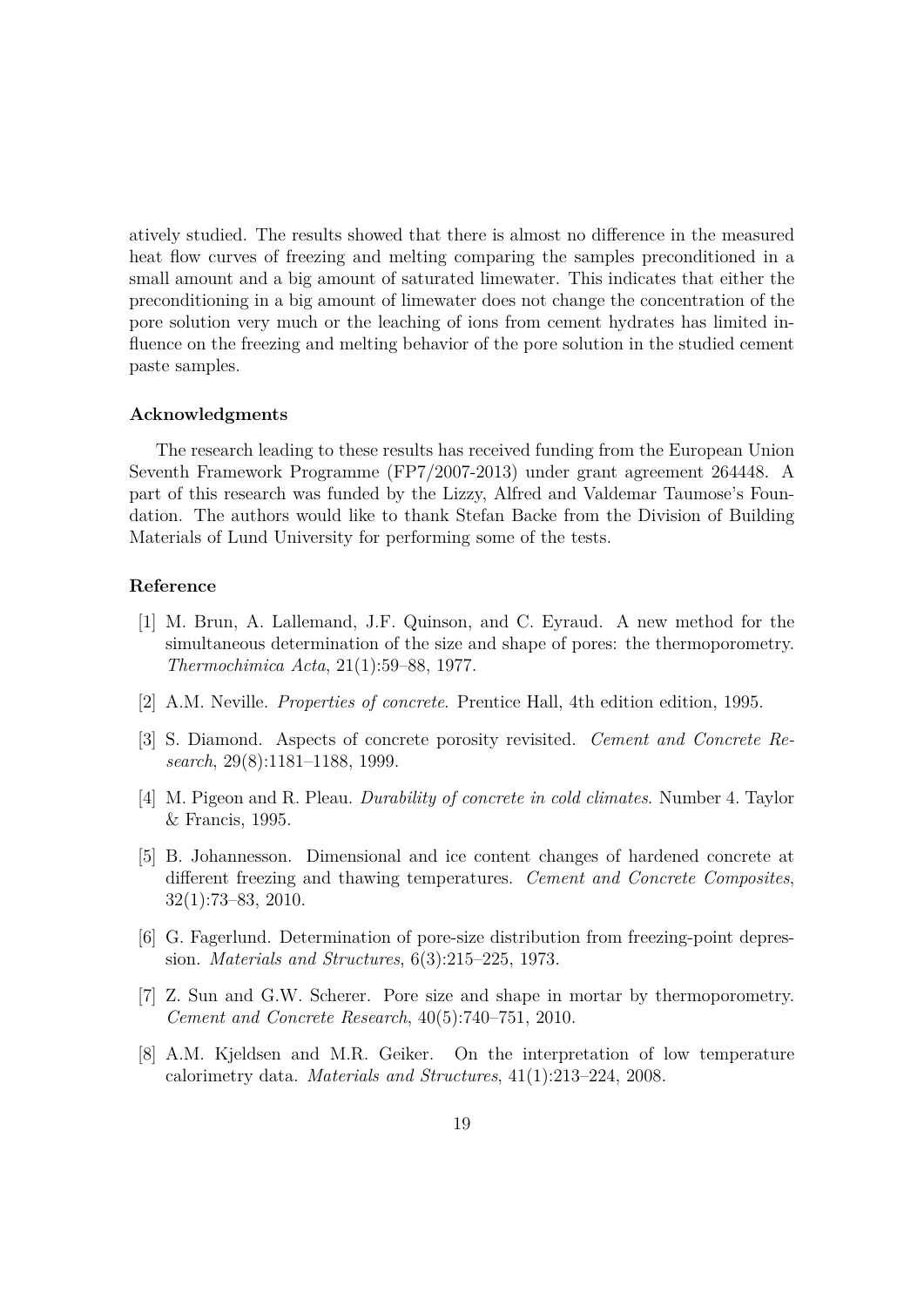- [9] R. Defay, I. Prigogine, A. Bellemans, and D.H. Everett. *Surface tension and adsorption*. Longmans London, 1966.
- [10] M. Wu, B. Johannesson, and M. Geiker. Determination of ice content in hardened concrete by low temperature calorimetry: influence of baseline calculation and heat of fusion of confined water. *Journal of Thermal Analysis and Calorimetry*, 115(2):1335–1351, 2014.
- [11] M. Wu and B. Johannesson. Impact of sample saturation on the detected porosity of hardened concrete using low temperature calorimetry. *Thermochimica Acta*, 580:66–78, 2014.
- [12] D.H. Bager. *Ice Formation in Hardened Cement Paste*. PhD thesis, Building Materials Laboratory, Technical University of Denmark, 1984.
- [13] D.H. Bager and E.J. Sellevold. Ice formation in hardened cement paste, Part I–room temperature cured pastes with variable moisture contents. *Cement and Concrete Research*, 16(5):709–720, 1986.
- [14] E. Sellevold and D. Bager. Some implications of calorimetric ice formation results for frost reistance testing of concrete. *in Beton og Frost, Dansk Beton Forening*, 22:47–74, 1985.
- [15] E.W. Hansen, H.C. Gran, and E.J. Sellevold. Heat of fusion and surface tension of solids confined in porous materials derived from a combined use of NMR and calorimetry. *The Journal of Physical Chemistry B*, 101(35):7027–7032, 1997.
- [16] J. Villadsen. Pore structure in cement based materials. Technical Report 277, Building Materials Laboratory, Technical University, Denmark, 1992.
- [17] M.R. Landry. Thermoporometry by differential scanning calorimetry: experimental considerations and applications. *Thermochimica acta*, 433(1-2):27–50, 2005.
- [18] G.W. Scherer. Freezing gels. *Journal of non-crystalline solids*, 155(1):1–25, 1993.
- [19] T.C. Powers. The air requirement of frost resistant concrete. In *Proceedings of the Highway Research Board*, volume 29, pages 184–211, 1949.
- [20] T.C. Powers and R.A. Helmuth. Theory of volume changes in hardened portland cement paste during freezing. In *Proceeding of Highway Research Board*, volume 32, pages 285–297, 1953.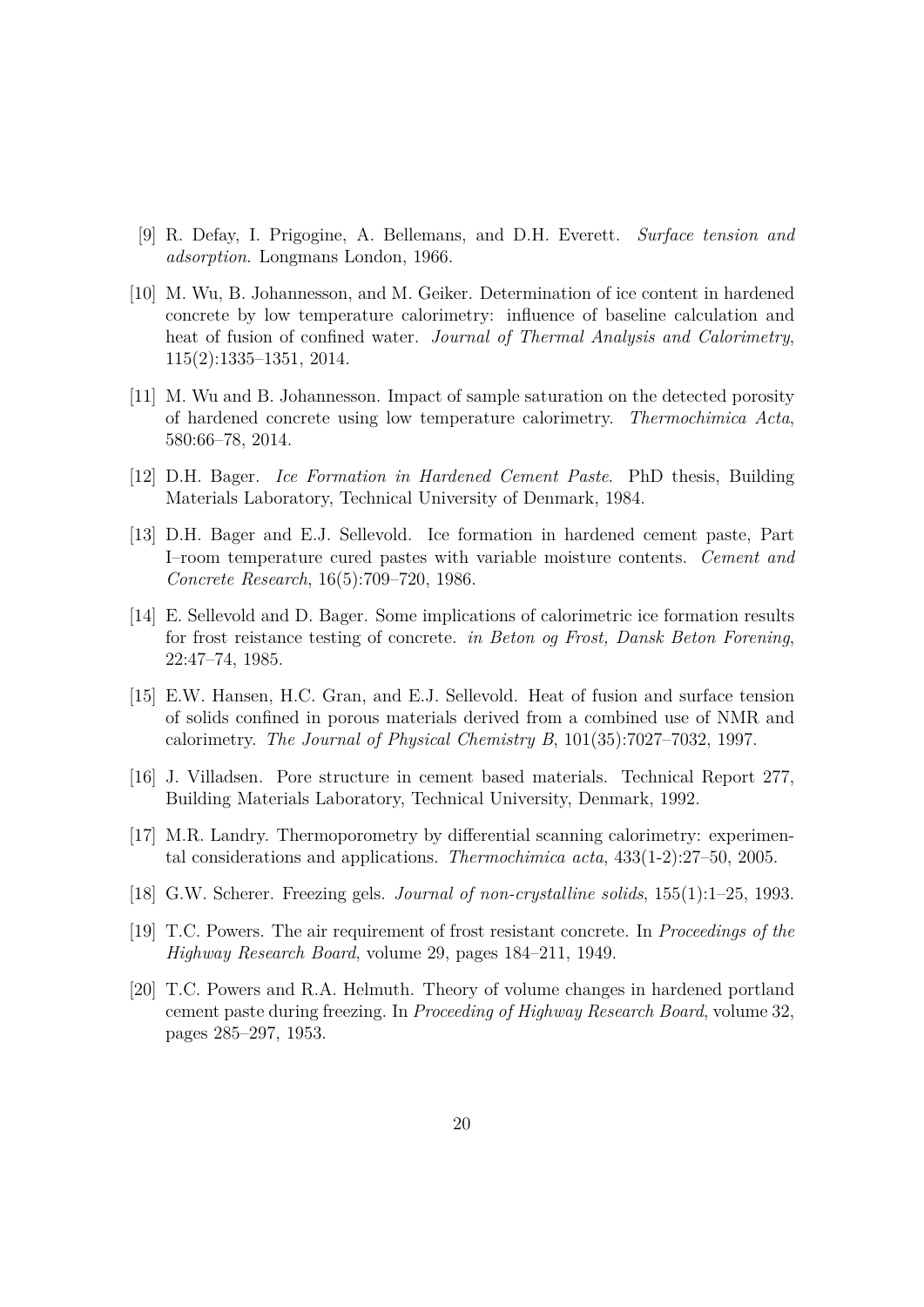- [21] G. Fagerlund. The international cooperative test of the critical degree of saturation method of assessing the freeze/thaw resistance of concrete. *Matériaux et Construction*, 10(4):231–253, 1977.
- [22] G. Fagerlund. Studies of the scaling, the water uptake and the dilation of specimens exposed to freezing and thawing in NaCl solution. In *Proceedings of RILEM committee 117 DC Freezing/thaw and de-icing resistance of concrete*, pages 37– 66, Swden, 1991.
- [23] G.W. Scherer and J.J. Valenza II. *Materials Science of Concrete*, volume VII, chapter Mechanisms of Frost Damage, pages 209–246. 2005.
- [24] K. Fridh. *Internal frost damage in concrete–experimental studies of destruction mechanisms*. PhD thesis, Division of Building Materials, Lund Institute of Technology, 2005.
- [25] G. Fagerlund. Internal frost attack–State of the art. In *RILEM Proceedings on Frost Resistance of Concrete*, pages 321–338. Spon, London, 1997.
- [26] M. Brun, A. Lallemand, J.F. Quinson, and C. Eyraud. Changement d'état liquid– solide dans les milieux poreux. II. Étude théorique de la solidification d'un condensate capillaire (liquid–solid change of state in porous media. II. Theoretical study of the solidification of a capillary condensate). *J.Chim.Phys.*, 6:979–989, 1973.
- [27] H.F.W. Taylor. *Cement chemistry*. Thomas Telford, London, 2nd edition, 1997.
- [28] B. Lothenbach and F. Winnefeld. Thermodynamic modelling of the hydration of portland cement. *Cement and Concrete Research*, 36(2):209–226, 2006.
- [29] B. Lothenbach. Thermodynamic equilibrium calculations in cementitious systems. *Materials and Structures*, 43(10):1413–1433, 2010.
- [30] S. Setunge, N. Nguyen, B. Alexander, and L. Dutton. Leaching of alkali from concrete in contact with waterways. *Water, Air, & Soil Pollution: Focus*, 9(5-6): 381–391, 2009.
- [31] K. Haga, S. Sutou, M. Hironaga, S. Tanaka, and S. Nagasaki. Effects of porosity on leaching of ca from hardened ordinary portland cement paste. *Cement and Concrete Research*, 35(9):1764–1775, 2005. doi: http://dx.doi.org/10.1016/j. cemconres.2004.06.034.
- [32] M. Mainguy, C. Tognazzi, J. Torrenti, and F. Adenot. Modelling of leaching in pure cement paste and mortar. *Cement and Concrete Research*, 30(1):83–90, 2000.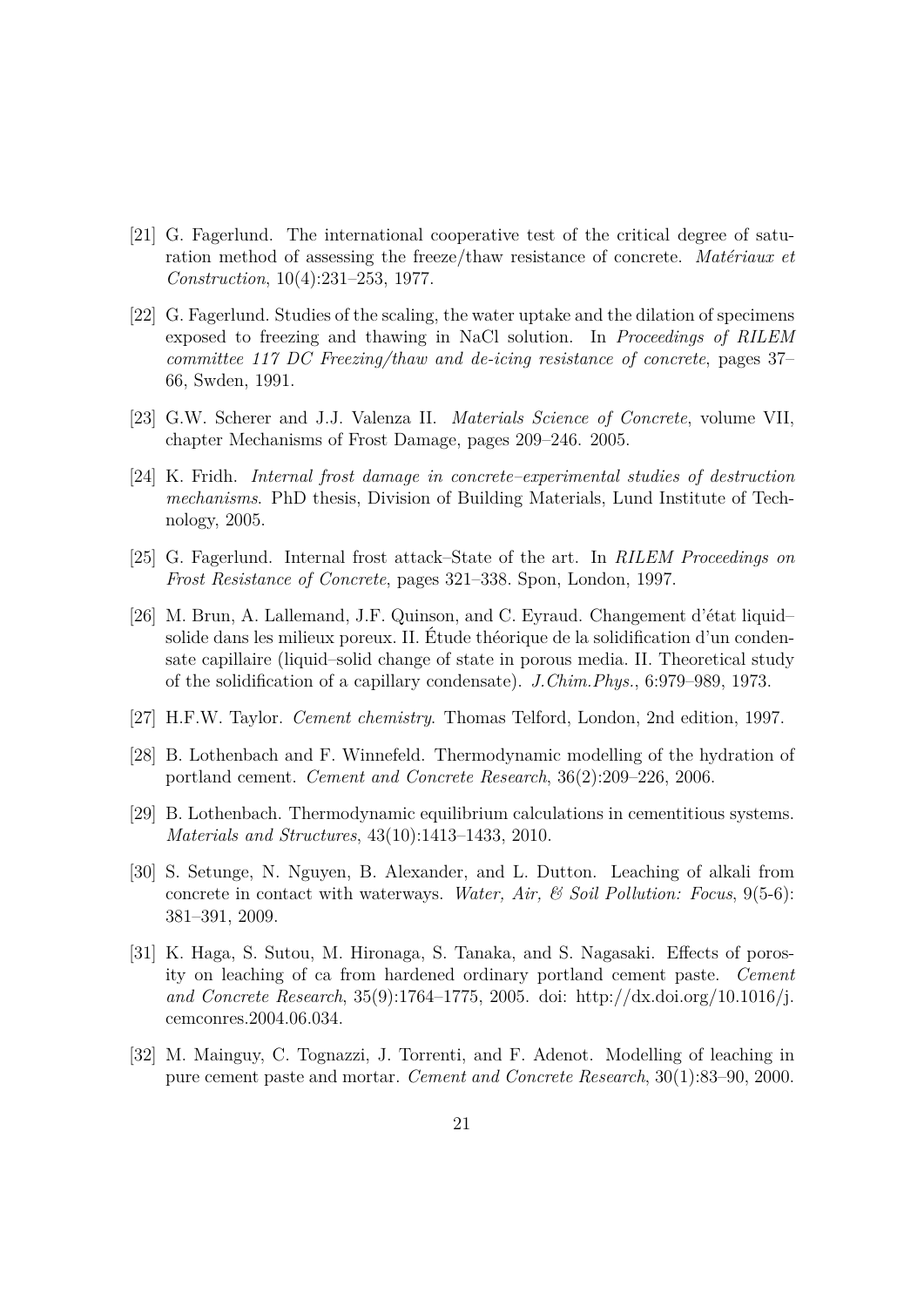- [33] D.M. Murphy and T. Koop. Review of the vapour pressures of ice and supercooled water for atmospheric applications. *Quarterly Journal of the Royal Meteorological Society*, 131(608):1539–1565, 2005.
- [34] K. Sing. The use of nitrogen adsorption for the characterisation of porous materials. *Colloids and Surfaces A: Physicochemical and Engineering Aspects*, 187:3–9, 2001.
- [35] D.H. Rasmussen and A.P. MacKenzie. Clustering in supercooled water. *The Journal of Chemical Physics*, 59:5003–5013, 1973.
- [36] H.H.G. Jellinek, editor. *Water Structure at the Water-Polymer Interface*. Plenum, New York, 1972.
- [37] J.J. Valenza II and G. W. Scherer. A review of salt scaling: II. mechanisms. *Cement and Concrete Research*, 37:1022–1034, 2007.
- [38] O. Coussy and T. Fen-Chong. Crystallization, pore relaxation and microcryosuction in cohesive porous materials. *Comptes Rendus Mecanique*, 333(6): 507–512, 2005.
- [39] P.J.M. Monteiro, O. Coussy, and D.A. Silva. Effect of cryo-suction and air void transition layer on hydraulic pressure of freezing concrete. *ACI Materials Journal*, 103(2):136–140, 2006.
- [40] A. Dupas. Effect of vertical drain barrier on road behaviour in freeze-thaw periods. In *Geotextiles, Geomembranes and Related Products, Volume 1 (out of 3 volumes): Proceedings of the 4th International Congress, The Hague, 28 May-1 June 1990*, volume 1, page 339. Taylor & Francis, 1990.
- [41] P.J. Parker and A.G. Collins. Dehydration of flocs by freezing. *Environmental Science & Technology*, 33(3):482–488, 1999.
- [42] M. Hohmann. Soil freezing-the concept of soil water potential. State of the art. *Cold Regions Science and Technology*, 25(2):101–110, 1997.
- [43] W. Kuhn, E. Peterli, and H. Majer. Freezing point depression of gels produced by high polymer network. *Journal of Polymer Science*, 16(82):539–548, 1955.
- [44] T. Yamamoto, A. Endo, Y. Inagi, T. Ohmori, and M. Nakaiwa. Evaluation of thermoporometry for characterization of mesoporous materials. *Journal of Colloid and Interface Science*, 284(2):614–620, 2005.